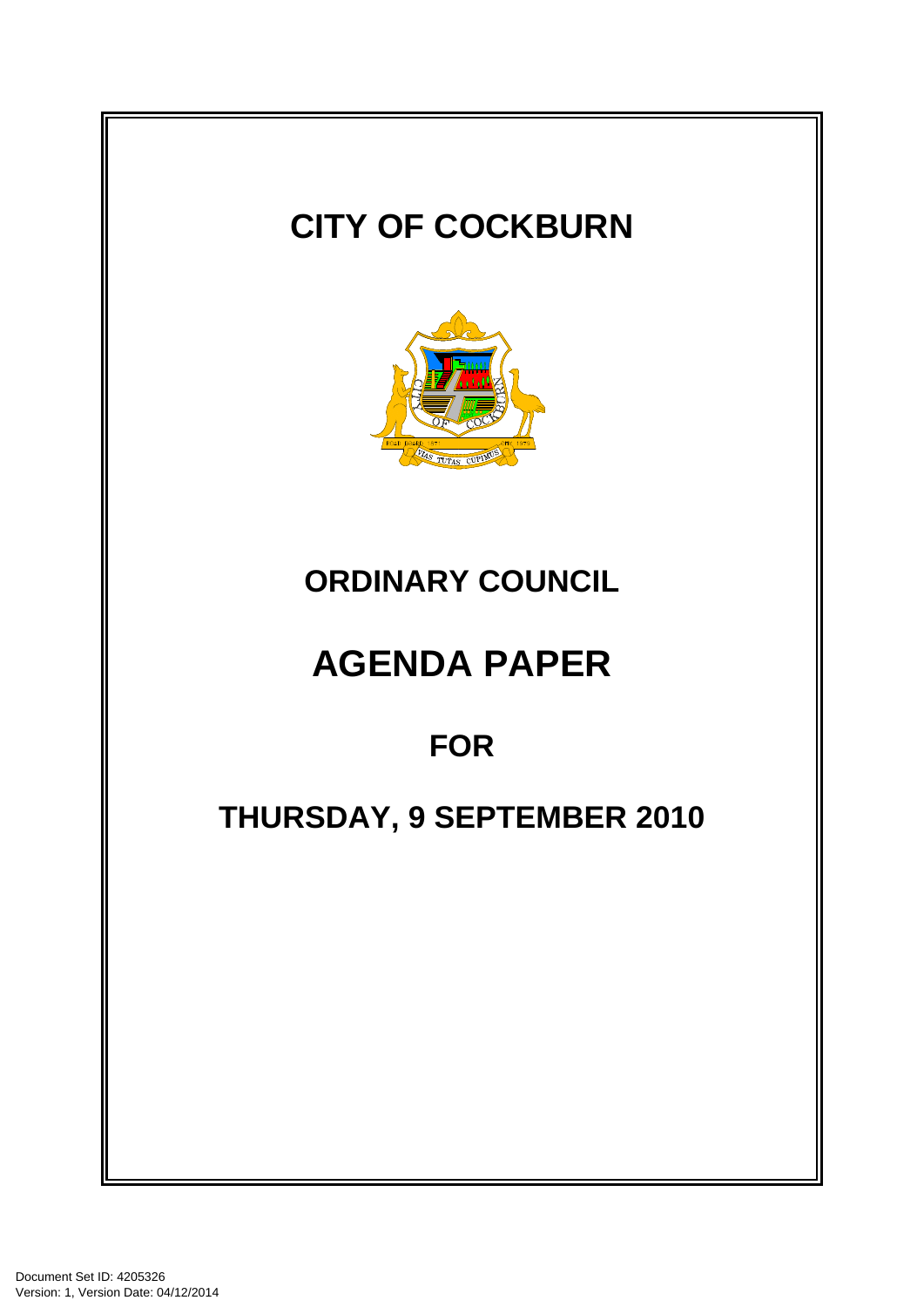## **CITY OF COCKBURN**

## **SUMMARY OF AGENDA TO BE PRESENTED TO THE ORDINARY COUNCIL MEETING TO BE HELD ON THURSDAY, 9 SEPTEMBER 2010 AT 7:00 PM**

## **Page**

-

| 1.               |                                                                                                                     |                                                                                                                                                                                                              |  |
|------------------|---------------------------------------------------------------------------------------------------------------------|--------------------------------------------------------------------------------------------------------------------------------------------------------------------------------------------------------------|--|
| 2.               | APPOINTMENT OF PRESIDING MEMBER (IF REQUIRED)1                                                                      |                                                                                                                                                                                                              |  |
| 3.               | DISCLAIMER (TO BE READ ALOUD BY PRESIDING MEMBER)1                                                                  |                                                                                                                                                                                                              |  |
| $\overline{4}$ . | ACKNOWLEDGEMENT OF RECEIPT OF WRITTEN DECLARATIONS OF<br>FINANCIAL INTERESTS AND CONFLICT OF INTEREST (BY PRESIDING |                                                                                                                                                                                                              |  |
| 5.               |                                                                                                                     |                                                                                                                                                                                                              |  |
| 6.               | ACTION TAKEN ON PREVIOUS PUBLIC QUESTIONS TAKEN ON                                                                  |                                                                                                                                                                                                              |  |
| 7.               |                                                                                                                     |                                                                                                                                                                                                              |  |
| 8.               |                                                                                                                     |                                                                                                                                                                                                              |  |
|                  | 8.1                                                                                                                 | (OCM 09/09/2010) - ORDINARY COUNCIL MEETING - 12/09/2010 2                                                                                                                                                   |  |
| 9.               |                                                                                                                     |                                                                                                                                                                                                              |  |
| 10.              |                                                                                                                     |                                                                                                                                                                                                              |  |
| 11.              | BUSINESS LEFT OVER FROM THE PREVIOUS MEETING (IF                                                                    |                                                                                                                                                                                                              |  |
| 12.              | DECLARATION OF COUNCILLORS WHO HAVE NOT GIVEN DUE                                                                   |                                                                                                                                                                                                              |  |
| 13.              |                                                                                                                     |                                                                                                                                                                                                              |  |
|                  | 13.1                                                                                                                | (OCM 09/09/2010) - MINUTES OF THE AUDIT AND STRATEGIC<br>FINANCE COMMITTEE MEETING - 25 AUGUST 2010 (FS/C/002)                                                                                               |  |
|                  | 13.2                                                                                                                | (OCM 09/09/2010) - PROPOSED AMENDMENT TO POLICY SC24<br>'COMMUNITY USE OF CITY OF COCKBURN CORPORATE LOGO'                                                                                                   |  |
|                  | 13.3                                                                                                                | (OCM 09/09/2010) - PROPOSED AMENDMENTS TO POLICY SC6<br>'COMMUNICATION AND INFORMATION DISSEMMINATION' AND<br>POLICY SC28 'PROPOSED AMENDMENT BY ELECTED<br>MEMBERS TO RECOMMENDATIONS FOR COUNCIL MEETINGS' |  |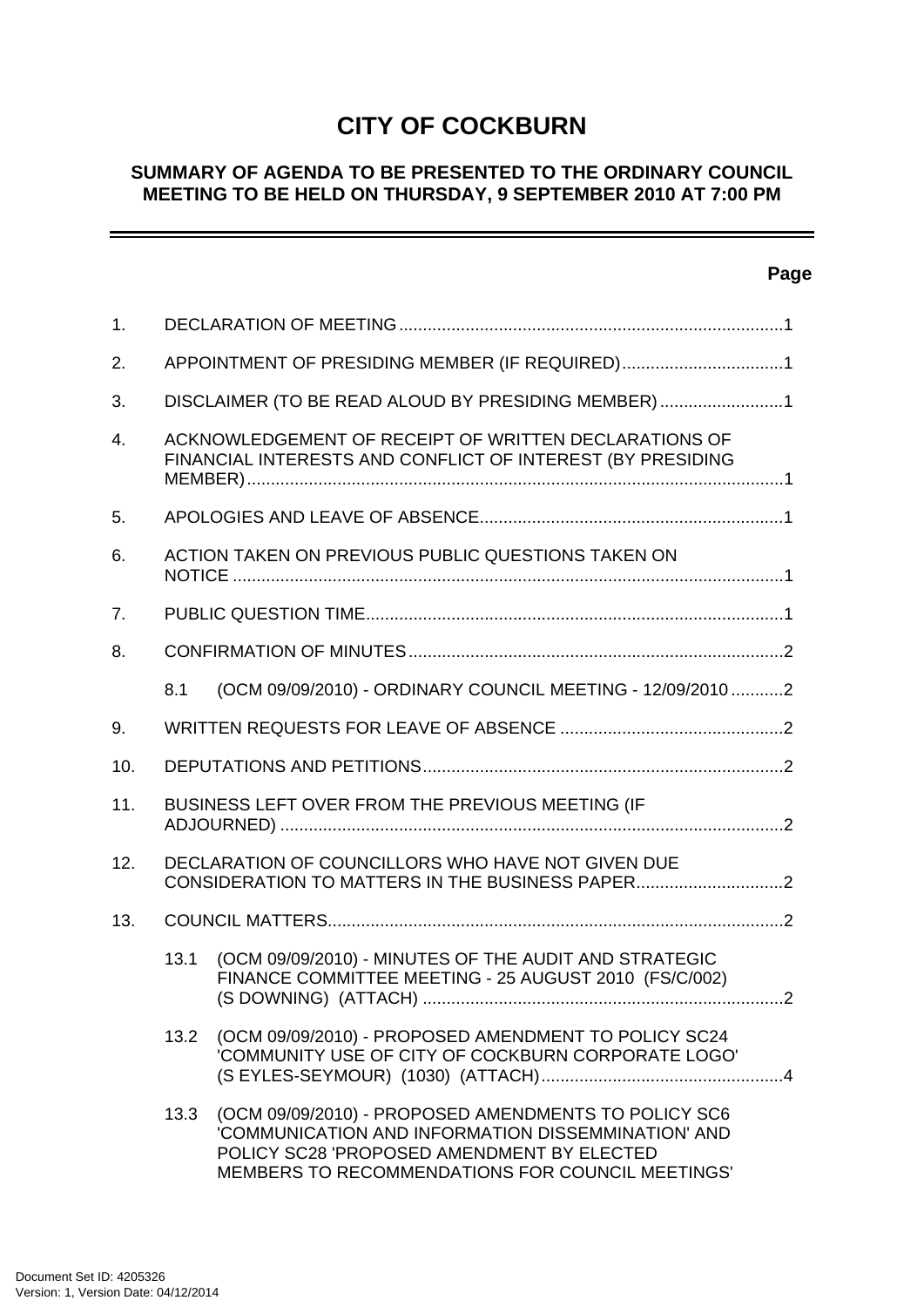|     | 13.4                                                     | (OCM 09/09/2010) - REVIEW OF CITY OF COCKBURN (LOCAL<br>GOVERNMENT ACT) LOCAL LAWS 2000 (CC/P/099) (P                 |  |  |
|-----|----------------------------------------------------------|-----------------------------------------------------------------------------------------------------------------------|--|--|
| 14. |                                                          |                                                                                                                       |  |  |
|     | 14.1                                                     | (OCM 09/09/2010) - OUTBUILDING LOCATION: LOT 605 (NO 45)<br>WAUHOP CIRCLE, BEELIAR - OWNER/APPLICANT: MATTHEW         |  |  |
| 15. |                                                          | FINANCE AND CORPORATE SERVICES DIVISION ISSUES14                                                                      |  |  |
|     | 15.1                                                     | (OCM 09/09/2010) - LIST OF CREDITORS PAID - JULY 2010                                                                 |  |  |
|     |                                                          | 15.2 (OCM 09/09/2010) - STATEMENT OF FINANCIAL ACTIVITY AND<br>ASSOCIATED REPORTS - JULY 2010 (FS/S/001) (N MAURICIO) |  |  |
|     | 15.3                                                     | (OCM 09/09/2010) - PROPOSED AMENDMENTS VARIOUS<br>DELEGATED AUTHORITIES (S DOWNING) (FS/P/003) (ATTACH)18             |  |  |
| 16. |                                                          |                                                                                                                       |  |  |
| 17. |                                                          |                                                                                                                       |  |  |
|     | 17.1                                                     | (OCM 09/09/2010) - PROPOSED CALENDAR OF EVENTS FOR<br>THE SUMMER OF FUN 2010/11 (S SEYMOUR-EYLES) (CR/F/008)          |  |  |
| 18. |                                                          |                                                                                                                       |  |  |
| 19. |                                                          | MOTIONS OF WHICH PREVIOUS NOTICE HAS BEEN GIVEN 24                                                                    |  |  |
| 20. | NOTICES OF MOTION GIVEN AT THE MEETING FOR CONSIDERATION |                                                                                                                       |  |  |
| 21. |                                                          | NEW BUSINESS OF AN URGENT NATURE INTRODUCED BY                                                                        |  |  |
| 22. |                                                          | MATTERS TO BE NOTED FOR INVESTIGATION, WITHOUT DEBATE24                                                               |  |  |
| 23. |                                                          |                                                                                                                       |  |  |
|     | 23.1                                                     | (OCM 09/09/2010) - CHIEF EXECUTIVE OFFICER PERFORMANCE<br>AND SENIOR STAFF KEY PROJECTS APPRAISAL COMMITTEE -         |  |  |
| 24  |                                                          | (OCM 09/09/2010) - RESOLUTION OF COMPLIANCE (SECTION 3.18(3),                                                         |  |  |
| 25. |                                                          |                                                                                                                       |  |  |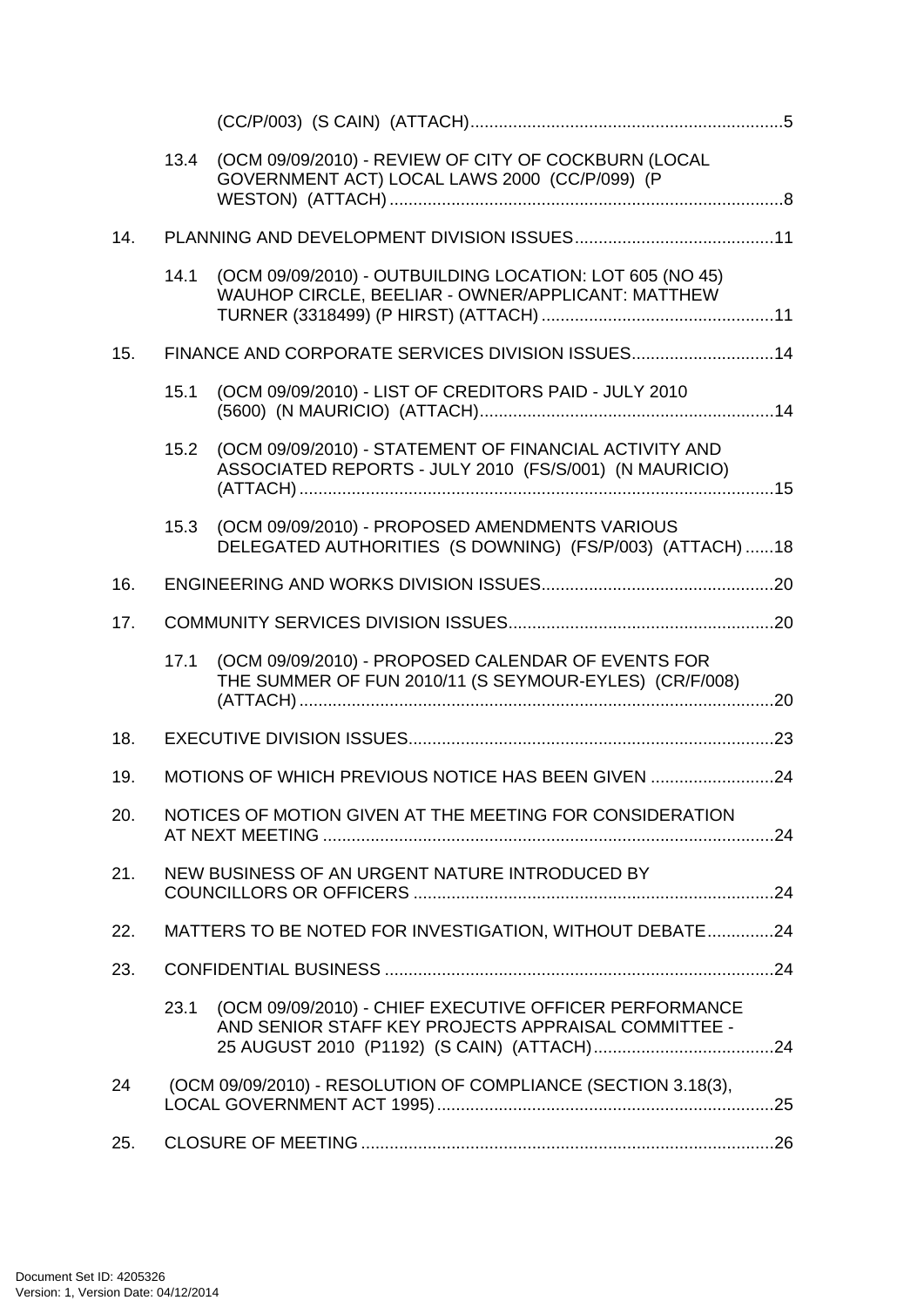Document Set ID: 4205326<br>Version: 1, Version Date: 04/12/2014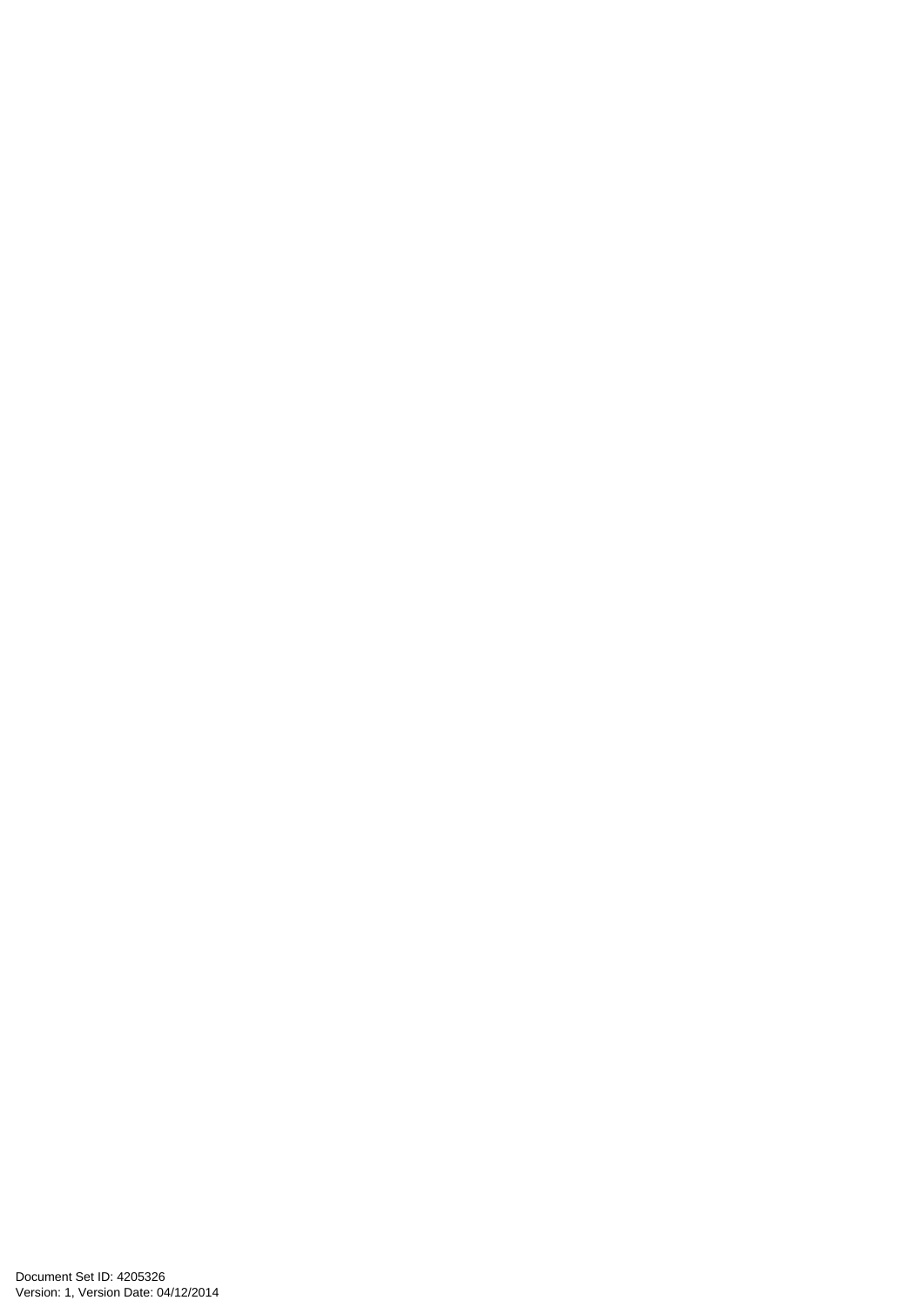## **CITY OF COCKBURN**

## <span id="page-4-0"></span>**AGENDA TO BE PRESENTED TO THE ORDINARY COUNCIL MEETING TO BE HELD ON THURSDAY, 9 SEPTEMBER 2010 AT 7:00 PM**

## **1. DECLARATION OF MEETING**

## **2. APPOINTMENT OF PRESIDING MEMBER (If required)**

#### **3. DISCLAIMER (To be read aloud by Presiding Member)**

Members of the public, who attend Council Meetings, should not act immediately on anything they hear at the Meetings, without first seeking clarification of Council's position. Persons are advised to wait for written advice from the Council prior to taking action on any matter that they may have before Council.

**4. ACKNOWLEDGEMENT OF RECEIPT OF WRITTEN DECLARATIONS OF FINANCIAL INTERESTS AND CONFLICT OF INTEREST (by Presiding Member)** 

## **5. APOLOGIES AND LEAVE OF ABSENCE**

## **6. ACTION TAKEN ON PREVIOUS PUBLIC QUESTIONS TAKEN ON NOTICE**

Nil

**7. PUBLIC QUESTION TIME**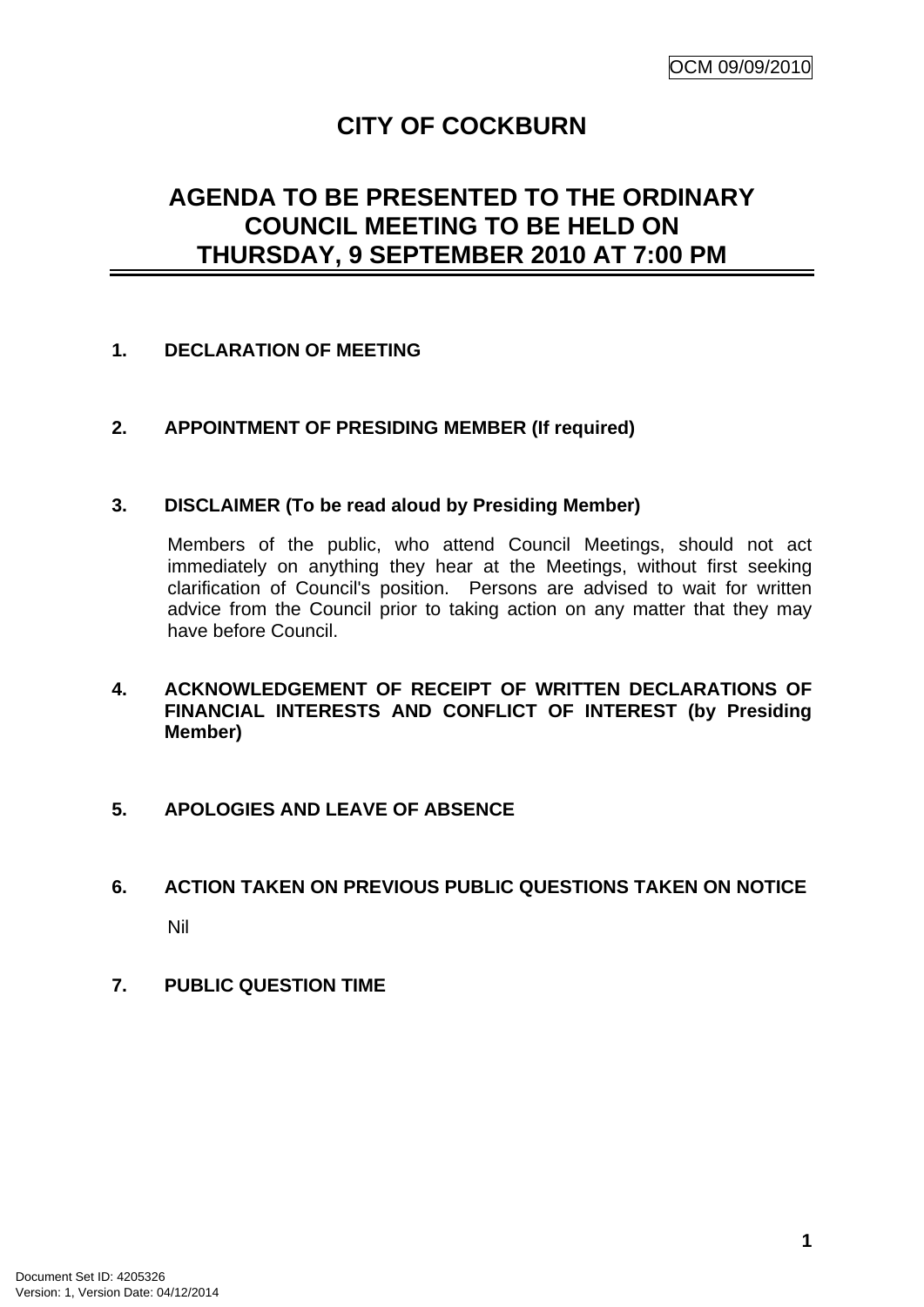## <span id="page-5-0"></span>OCM 09/09/2010

## **8. CONFIRMATION OF MINUTES**

#### **8.1 (OCM 09/09/2010) - ORDINARY COUNCIL MEETING - 12/09/2010**

### **RECOMMENDATION**

That Council adopt the Minutes of the Ordinary Council Meeting held on Thursday, 12 August 2010, as a true and accurate record.

**COUNCIL DECISION** 

## **9. WRITTEN REQUESTS FOR LEAVE OF ABSENCE**

## **10. DEPUTATIONS AND PETITIONS**

# **11. BUSINESS LEFT OVER FROM THE PREVIOUS MEETING (If adjourned)**

Nil

## **12. DECLARATION OF COUNCILLORS WHO HAVE NOT GIVEN DUE CONSIDERATION TO MATTERS IN THE BUSINESS PAPER**

## **13. COUNCIL MATTERS**

**13.1 (OCM 09/09/2010) - MINUTES OF THE AUDIT AND STRATEGIC FINANCE COMMITTEE MEETING - 25 AUGUST 2010 (FS/C/002) (S DOWNING) (ATTACH)** 

## **RECOMMENDATION**

That Council receive the Minutes of the Audit and Strategic Finance Committee Meeting held on Wednesday, 25 August 2010, as attached to the Agenda and the recommendations contained therein be adopted.

**COUNCIL DECISION**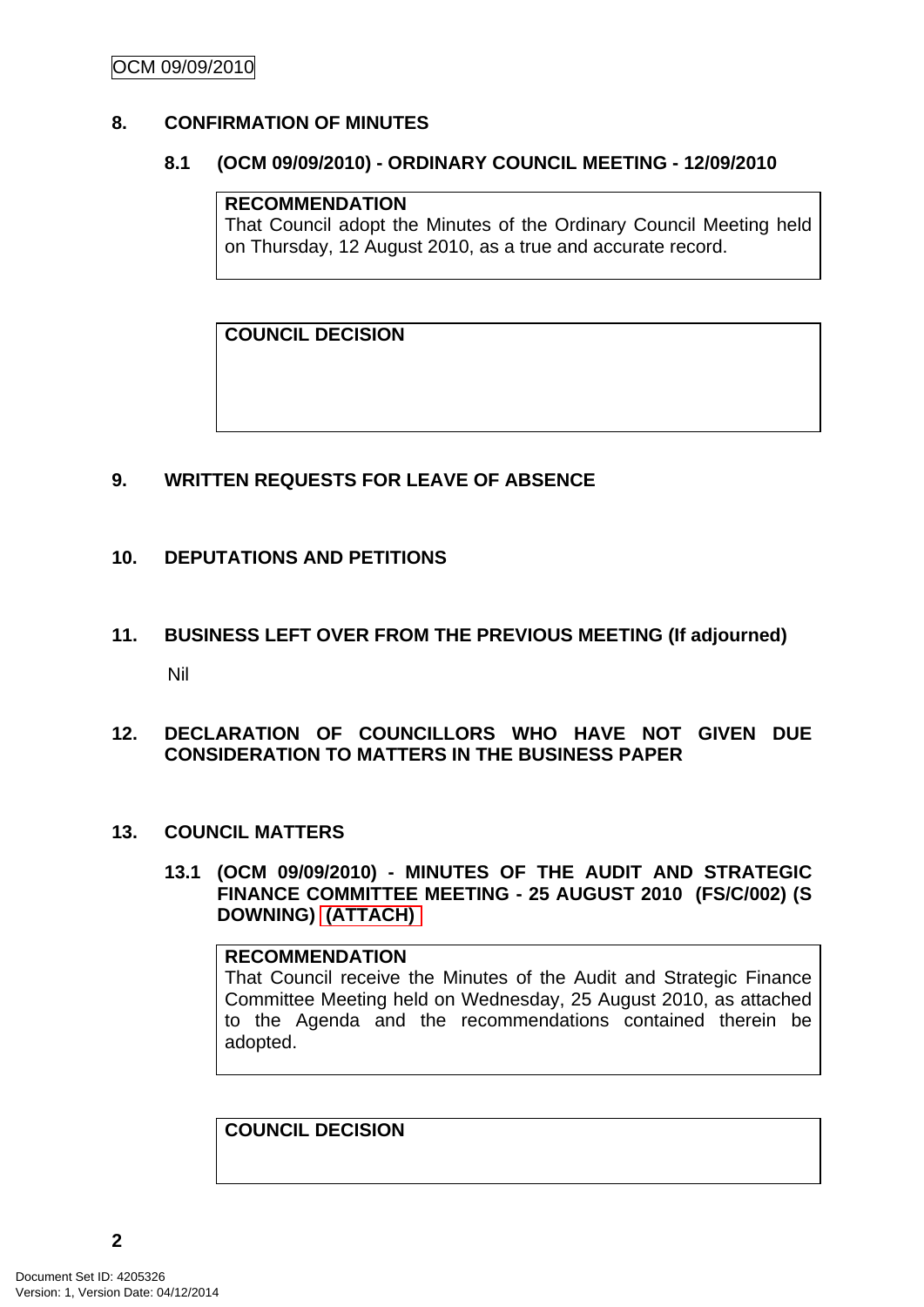## **Background**

A meeting of the Audit and Strategic Finance Committee was conducted on 25 August 2010.

## **Submission**

To receive the Minutes of the Audit and Strategic Finance Committee and adopt its recommendation.

## **Report**

The Audit and Strategic Finance Committee received and considered the following items:

- (1) Timetable for the Audit of the 2009/10 Financial Statements
- (2) Outstanding Internal Audit Projects
- (3) Interim External Audit
- (4) Annual Performance Review of Monetary and Non-Monetary **Investments**

## **Strategic Plan/Policy Implications**

## **Governance Excellence**

To provide effective monitoring and regulatory services that administer relevant legislation and local laws in a fair and impartial way.

## **Budget/Financial Implications**

As contained in the Minutes.

## **Legal Implications**

As contained in the Minutes.

## **Community Consultation**

N/A

## **Attachment(s)**

Minutes of the Audit and Strategic Finance Committee Meeting held on 25 August 2010.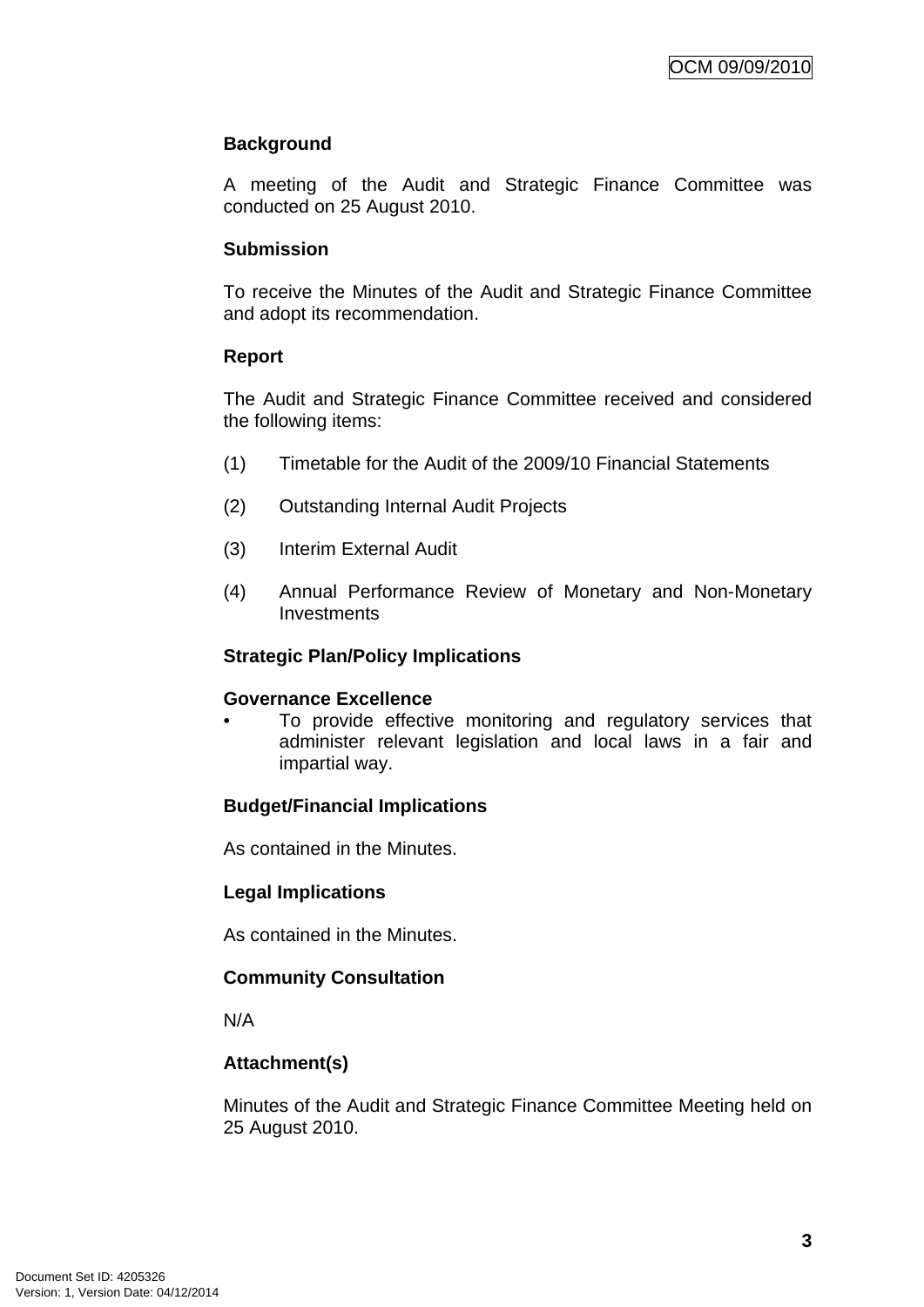## <span id="page-7-0"></span>**Advice to Proponent(s)/Submissioners**

N/A

**Implications of Section 3.18(3) Local Government Act, 1995**

Nil.

## **13.2 (OCM 09/09/2010) - PROPOSED AMENDMENT TO POLICY SC24 'COMMUNITY USE OF CITY OF COCKBURN CORPORATE LOGO' (S EYLES-SEYMOUR) (1030) (ATTACH)**

#### **RECOMMENDATION**

That Council adopt proposed amendment to Policy SC24 'Community Use of City of Cockburn Corporate Logo, as attached to the Agenda.

**COUNCIL DECISION** 

## **Background**

In 1998, Council adopted a "Corporate Identity Logo" as an additional marketing tool to the City of Cockburn Crest. The logo featured a distinctive "wave" which was formed into "C's" to identify Cockburn City Council.

The purpose of this Policy was to apply principles on community usage of the logo by organisations external to the City of Cockburn. The logo was updated to better reflect the City in 2008.

## **Submission**

N/A

## **Report**

The original Policy encouraged the use of the City's logo (with caveats) by local community organisations for any promotional purposes.

The City would now encourage community organisations to use their own branding/logos and only support the use of the City's logo where an organisation has secured financial or in-kind support from the City and the agreement between the City and that organisation requires the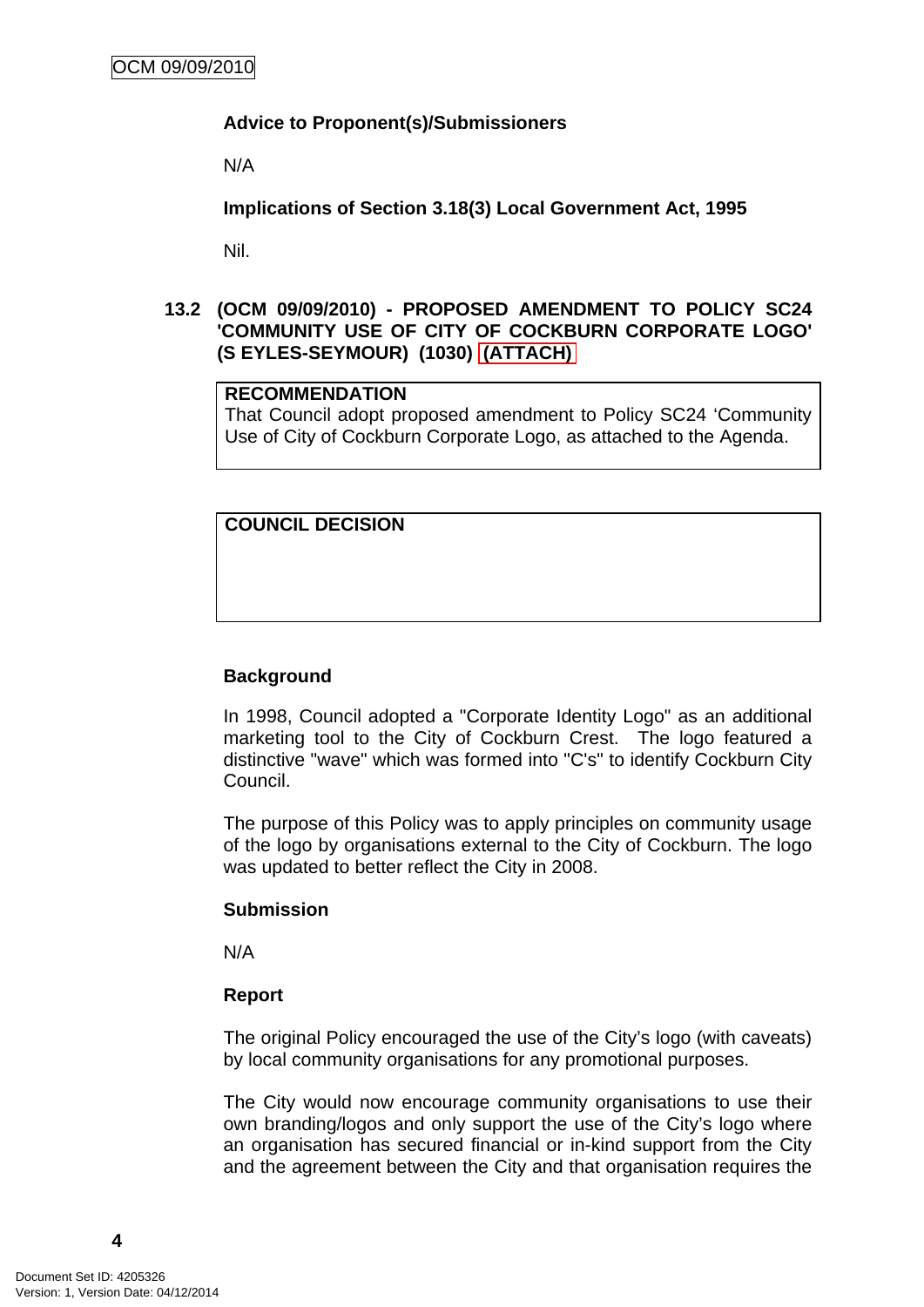<span id="page-8-0"></span>City's logo to be used. This revised wording has been incorporated within the attached proposed revised Policy.

The Policy also needs updating to include the current logo.

## **Strategic Plan/Policy Implications**

#### **Governance Excellence**

• To conduct Council business in open public forums and to manage Council affairs by employing publicly accountable practices.

## **Budget/Financial Implications**

N/A

**Legal Implications** 

N/A

## **Community Consultation**

N/A

## **Attachment(s)**

Proposed amended Policy SC24 'Community Use of the City of Cockburn Corporate Logo'.

## **Advice to Proponent(s)/Submissioners**

N/A

**Implications of Section 3.18(3) Local Government Act, 1995**

Nil.

## **13.3 (OCM 09/09/2010) - PROPOSED AMENDMENTS TO POLICY SC6 'COMMUNICATION AND INFORMATION DISSEMMINATION' AND POLICY SC28 'PROPOSED AMENDMENT BY ELECTED MEMBERS TO RECOMMENDATIONS FOR COUNCIL MEETINGS' (CC/P/003) (S CAIN) (ATTACH)**

## **RECOMMENDATION**

That Council adopt proposed amendments to Policy SC 6 'Communication and Information Disemmination' and Policy SC 28 'Proposed Amendments by Elected Members to Recommendations for Council Meetings', as attached to the Agenda.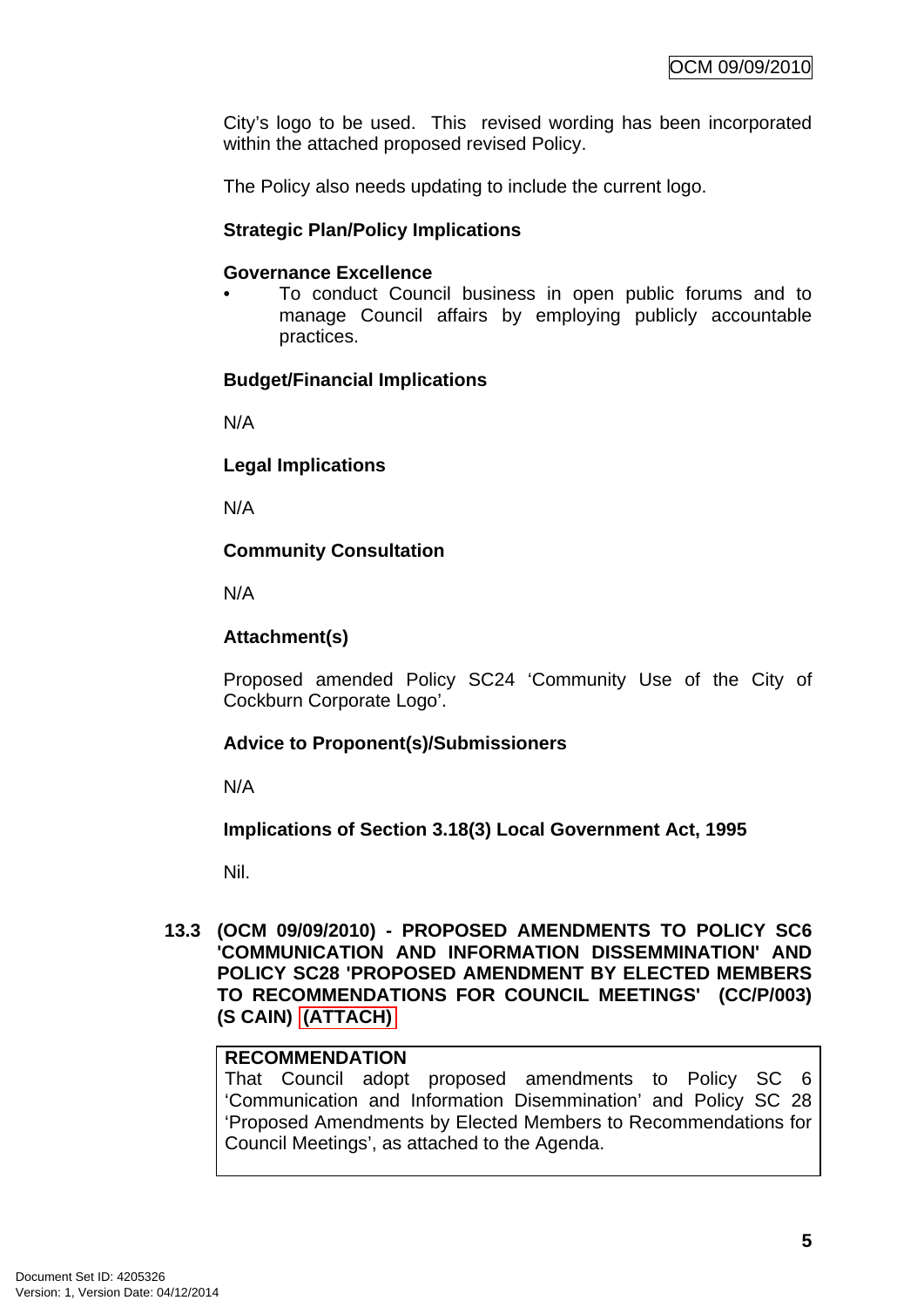## **COUNCIL DECISION**

## **Background**

Policies SC6 and SC28 govern the manner in which Elected Members are able to promote an alternative recommendation to that contained in the Agenda, for consideration by their colleagues at the next Council meeting. Since these policies were adopted in 2000 and 2003 respectively, they have had minor amendments reflecting the need to refine their operation.

#### **Submission**

N/A

## **Report**

The process of making a decision by Council follows a sequence of Agenda construction by the staff, briefing to Elected Members by senior staff, formulation of alternative recommendations by Elected Members, consideration of matters at the Council meeting, publication of the minutes of the meeting and finally confirmation of the minutes of that meeting at the subsequent Council meeting.

In all of these steps there is a considerable amount of administration required, particularly with the finalisation of the alternative recommendations from Elected Members. The City's current practice has the agenda briefing occur on the Thursday evening the week prior to the Council meeting, with Elected Members allowed until 10.00 am on the day of the Council meeting to submit written alternatives for distribution to their colleagues.

This process doesn't prohibit any Elected Member from withdrawing an item for discussion at the Council meeting, even if it has not been the subject of a written alternative prior to this time. The process, however, should allow for timely passage of information between Elected Members prior to the meeting, so that all are aware of the intent of the alternative and can spend some time considering this prior to the matter being debated.

To allow this system to work properly Elected Members are encouraged to submit their alternative recommendations as soon as practical following the Agenda Briefing. The need for timeliness is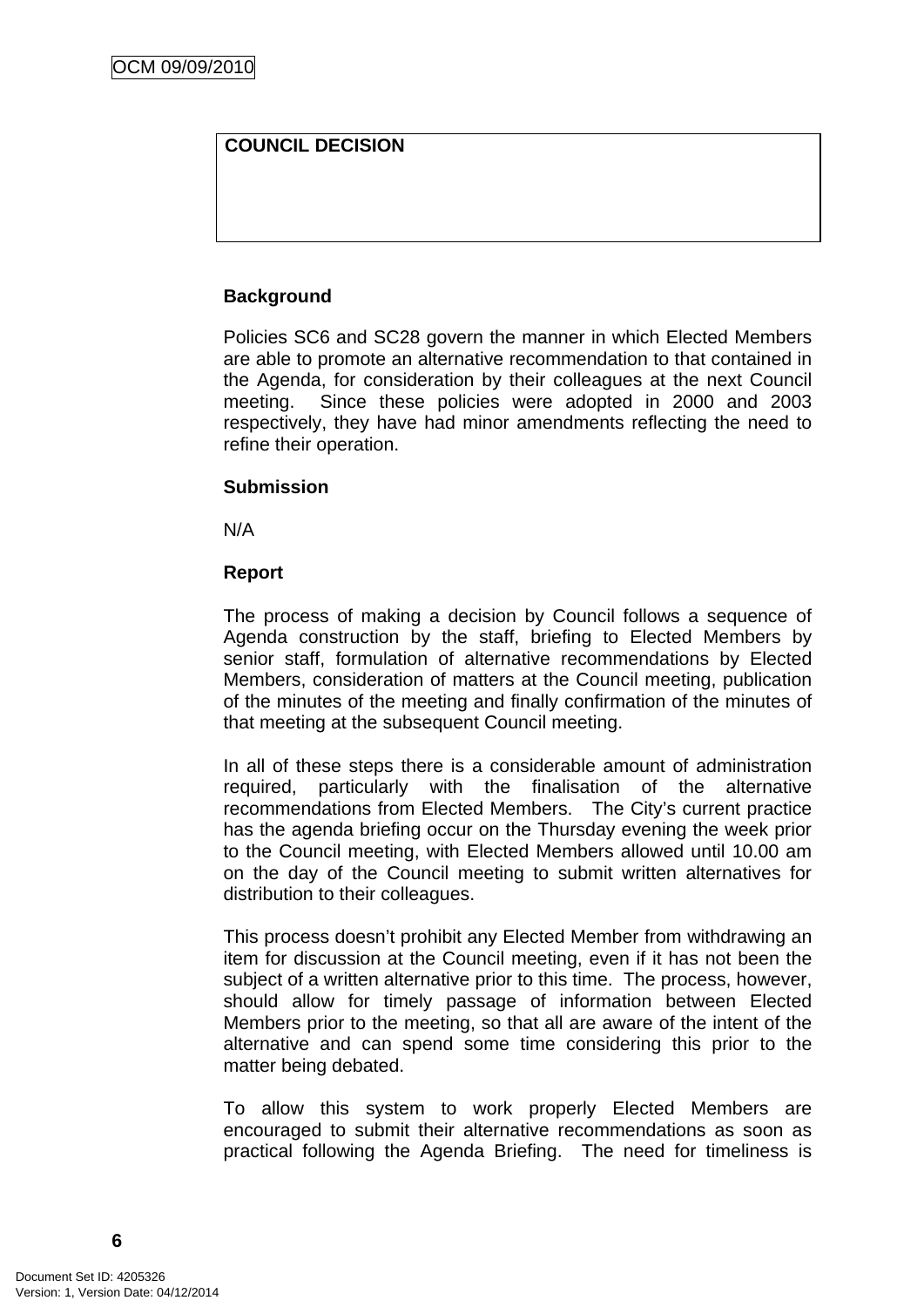aided by Council's practice of considering an item with multiple alternative recommendations on a 'first submitted - first debated' basis.

The process does not require the exact or final wording of the alternative to be provided at the first submission, but it does require sufficient details to enable the text to be properly drafted by a staff member.

The construction of alternative recommendations can be a time consuming process, with several versions of a recommendation produced by the staff before the final wording is agreed to by the Elected Member. This process is mostly transacted by email and telephone conversation. The City's executive staff are those mostly responsible for the drafting of alternatives and on the day of the Council meeting they are also responsible for the provision of answers to any written questions submitted by members of the public, which can also be submitted until 10.00 am on the day of the Council meeting..

The current cut-off time for provision of alternative recommendations, has a number of problems:

- The time taken for final versions of the alternative to be constructed has meant that the agenda 'running sheet' for the meeting is not being produced until Elected Members are at dinner immediately prior to the meeting. This is contrary to the procedure whereby the alternative summary is expected to be available by 5.30pm on the day of the meeting.
- There is often little time available for an Elected Member to access senior staff on the meeting day, as priority has to be given to finalising the alternative recommendations and public questions. This outcome hampers Elected Members who may be seeking staff feedback on the alternatives, as the opportunity to discuss the matter may not be forthcoming.
- Submission of alternatives immediately prior to the cut-off time, means some Elected Members are not seeing draft alternatives with attached reasons for their recommendation until the time of the meeting.
- The effect of this on the Administration Staff means that they may not get any rest break during the day, which is in contravention to their industrial awards.

To overcome these concerns the amendment seeks to bring forward the cut off time for alternatives to 4.00pm the day prior to the Council meeting. As all alternatives have to be logged with the Chief Executive Officer's Personal Assistant, this will allow time to assign the draft item to the appropriate staff member for priority action the following morning. It will also allow advice to be sent to Elected Members on the night prior to the meeting, which is a time many Elected Members are checking their email accounts for daily information.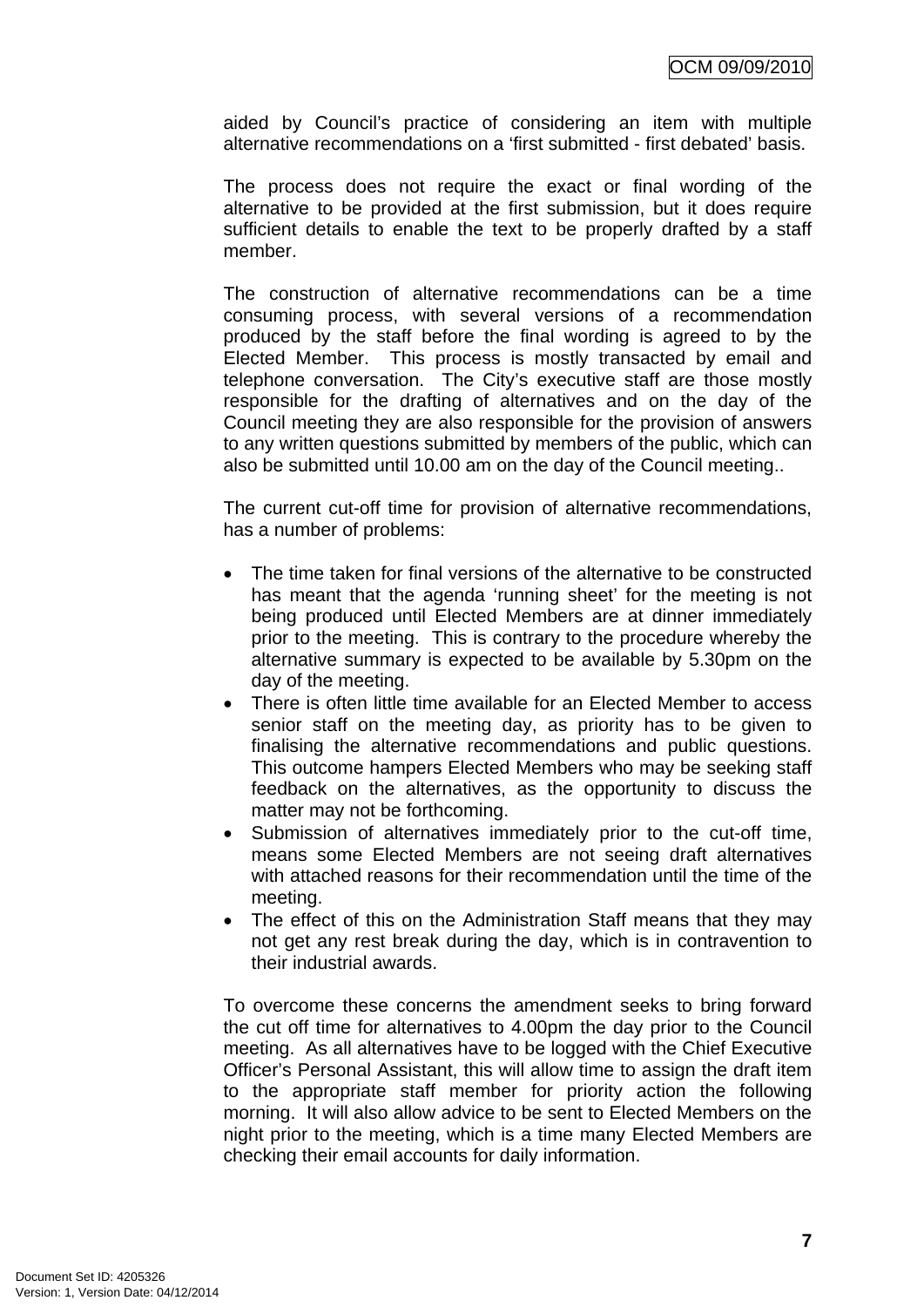## <span id="page-11-0"></span>**Strategic Plan/Policy Implications**

### **Governance Excellence**

• To conduct Council business in open public forums and to manage Council affairs by employing publicly accountable practices.

## **Budget/Financial Implications**

N/A

## **Legal Implications**

N/A

## **Community Consultation**

N/A

## **Attachment(s)**

- 1. Proposed amended Policy SC6 'Communication and Information Dissemination'.
- 2. Proposed amended Policy SC28 'Proposed Amendments by Elected Members to Recommendation for Council Meeting'.

## **Advice to Proponent(s)/Submissioners**

N/A

**Implications of Section 3.18(3) Local Government Act, 1995**

Nil.

## **13.4 (OCM 09/09/2010) - REVIEW OF CITY OF COCKBURN (LOCAL GOVERNMENT ACT) LOCAL LAWS 2000 (CC/P/099) (P WESTON) (ATTACH)**

## **RECOMMENDATION**

That Council pursuant to Section 3.12(4) of the Local Government Act, 1995, adopt the City of Cockburn (Local Government Act) Amendment Local Law, 2010, as attached to the Agenda.

## **TO BE CARRIED BY AN ABSOLUTE MAJORITY OF COUNCIL**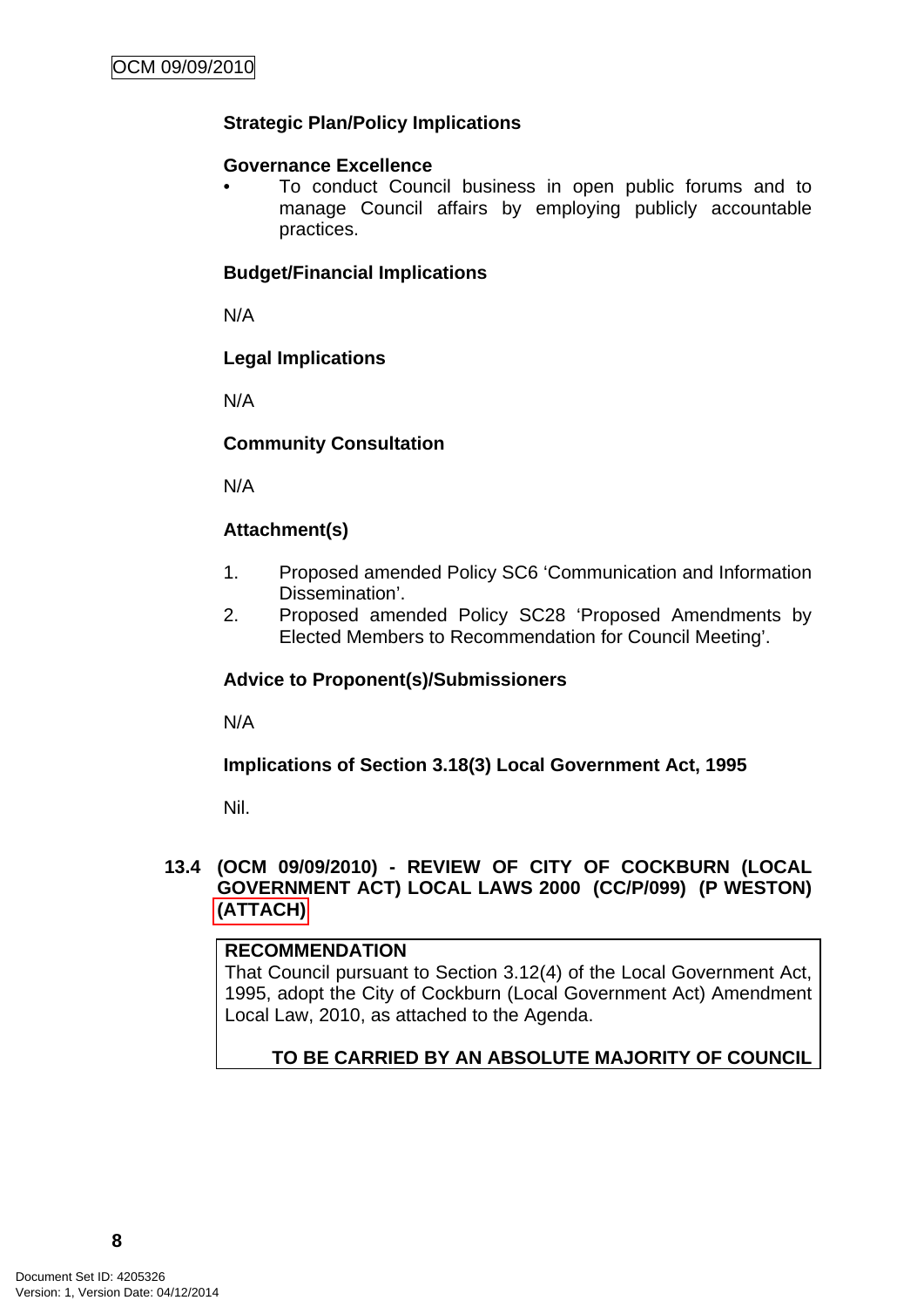## **COUNCIL DECISION**

## **Background**

Pursuant to Section 3.16(1) of the *Local Government Act 1995* a local government authority must conduct a periodic review of its local laws every eight (8) years to determine whether or not it considers that any local law be repealed or amended.

Pursuant to Section 3.16(4) when Council has considered the report the local government may determine whether or not it considers that the local law should be repealed or amended by way of an absolute majority.

In accordance with Section 3.12(3) of the *Local Government Act 1995*  and Council resolution of 10 June 2010 (Minute No 4273) Statewide public notice was given in the 'West Australian' newspaper on 23 June 2010 stating that;

- 1. The City of Cockburn proposed to amend its local laws.
- 2. A copy of the proposed amendments may be inspected or obtained from places specified in the Statewide notice.
- 3. Submissions about the proposed amendments may be made to the City of Cockburn before the day specified in the notice, being a day that is not less than six (6) weeks after the notice was given, that being 6 August 2010.

## **Submission**

N/A

## **Report**

The Statewide notice appeared in the *West Australian* newspaper on 23 June 2010 giving notice of Council's intention to amend the City of Cockburn's (Local Government Act) Local Laws 2010 with inspection or copies obtainable from the City of Cockburn Administration Office and at the Spearwood, Coolbellup, and Success Public Libraries during office hours.

Submissions were to be made by 6 August 2010.

No submissions were received. However, advice was received from the Department of Local Government that the amendment could be 'modernised' by deleting reference to 'Council' as the head of power and substituting 'local government'. The reason for this is that the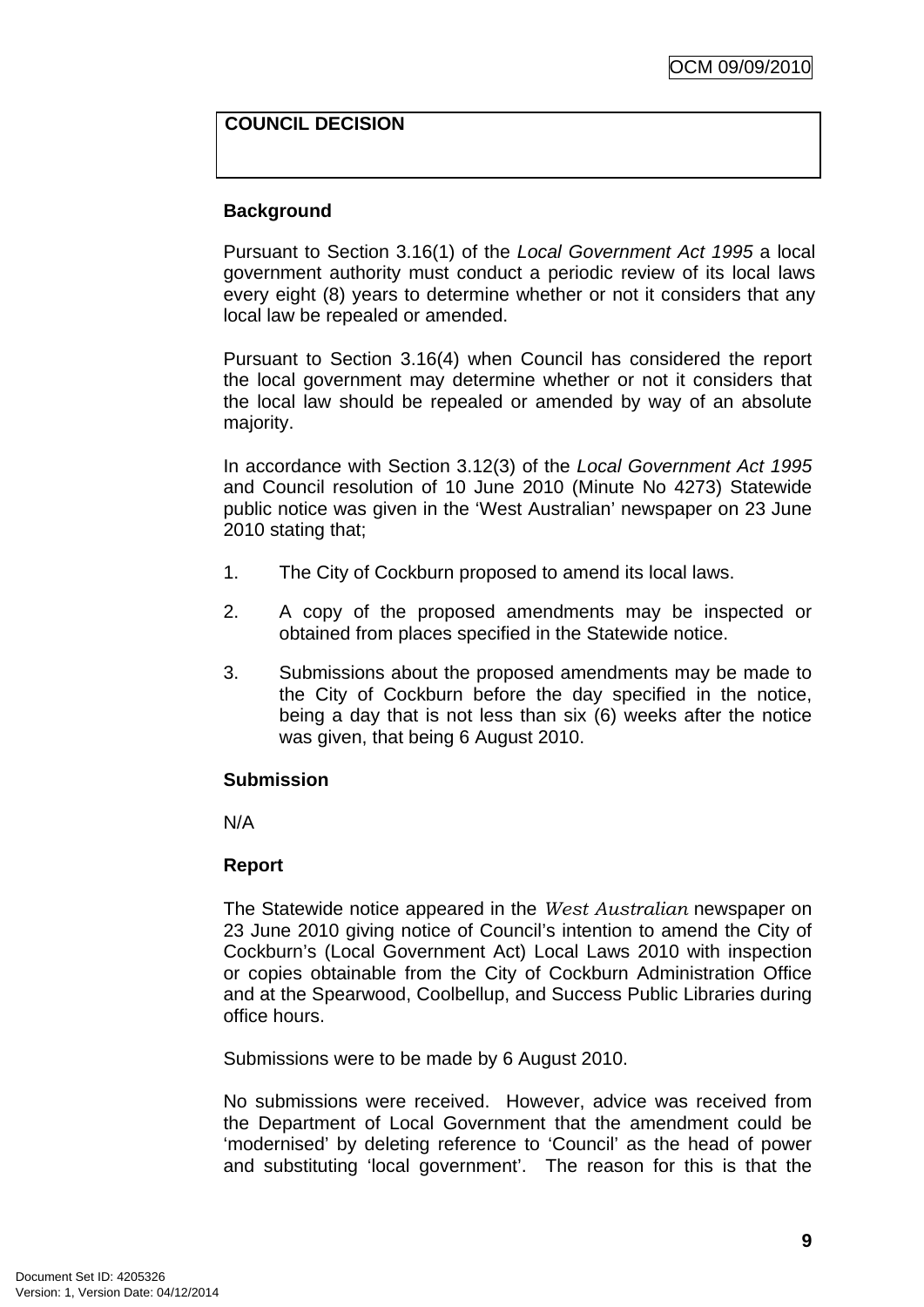corporate body is the City of Cockburn and it is preferable that this distinction be articulated in legal documentation such as Local Laws, whereas the word 'Council' more readily describes the collective group of Elected Members who meet to determine the business of Council. Accordingly, these suggested amendments have been made throughout the proposed document submitted for consideration.

Therefore, it is now proposed that Council resolve to adopt the proposed City of Cockburn (Local Government Act) Local Laws 2010, as attached to this Agenda.

The purpose of the Local Law, as proposed, is to ensure compliance with the review provisions of the Act. The primary effect is to amend the Street Numbering provisions of the Local Laws contained in Part 9, Division 5 of the Local Laws, in addition to 'modernising' some terminology, as proposed by the Department of Local Government.

#### **Strategic Plan/Policy Implications**

#### **Governance Excellence**

- To conduct Council business in open public forums and to manage Council affairs by employing publicly accountable practices.
- To provide effective monitoring and regulatory services that administer relevant legislation and local laws in a fair and impartial way.

## **Budget/Financial Implications**

N/A

## **Legal Implications**

Section 3.16 of the Local Government Act refers.

## **Community Consultation**

Advertisement of the proposed amendments was placed in a Statewide public notice, dated 23 June 2010.

## **Attachment(s)**

Proposed amended City of Cockburn (Local Government Act) Amendment Local Law, 2010.

## **Advice to Proponent(s)/Submissioners**

N/A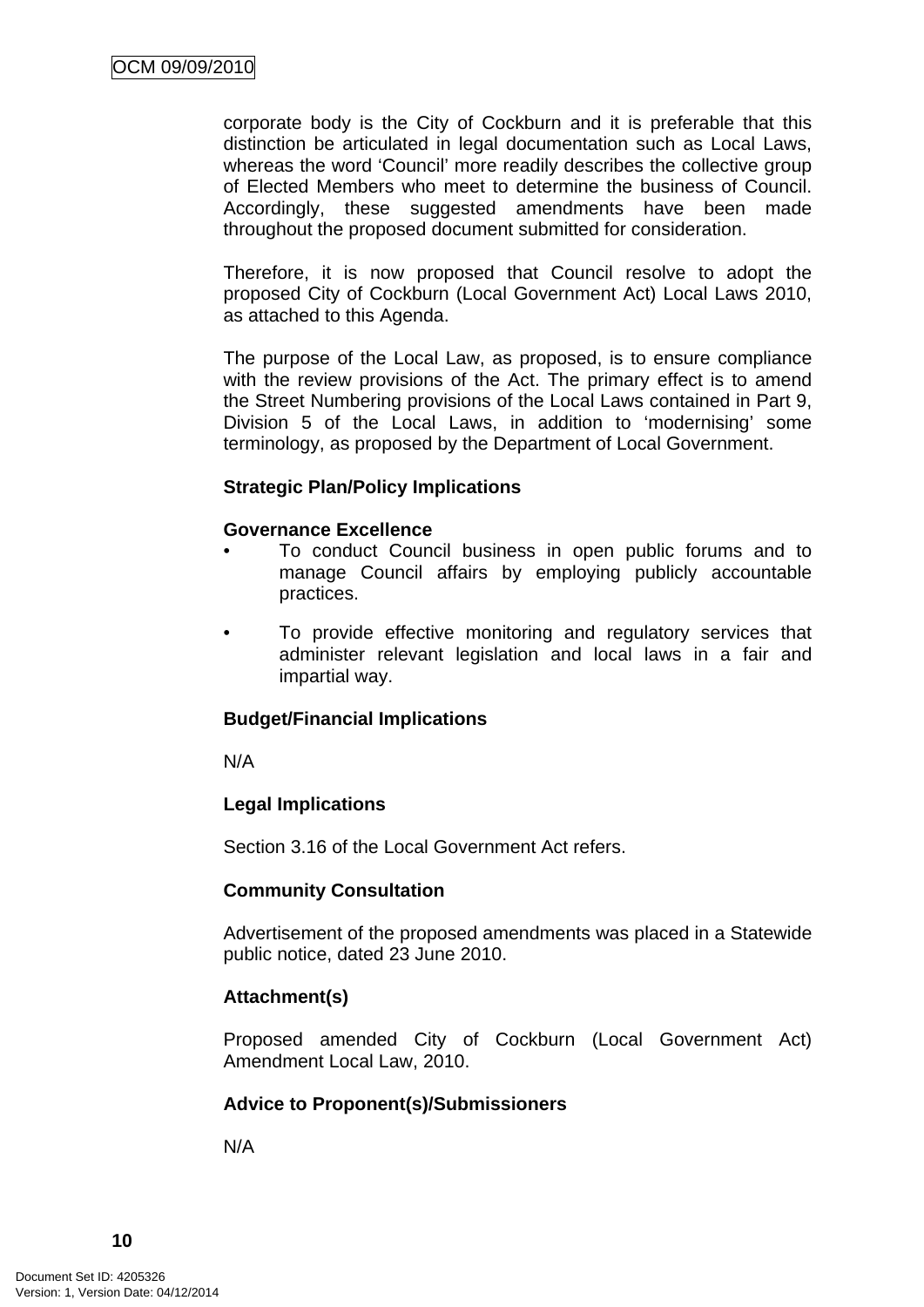## <span id="page-14-0"></span>**Implications of Section 3.18(3) Local Government Act, 1995**

Nil.

## **14. PLANNING AND DEVELOPMENT DIVISION ISSUES**

**14.1 (OCM 09/09/2010) - OUTBUILDING LOCATION: LOT 605 (NO 45) WAUHOP CIRCLE, BEELIAR - OWNER/APPLICANT: MATTHEW TURNER (3318499) (P HIRST) (ATTACH)** 

## **RECOMMENDATION**

That Council:

- (1) grant approval for an outbuilding at Lot 605 (No. 45) Wauhop Circle Beeliar, in accordance with the approved plan and subject to the following conditions:-
	- 1. All stormwater being contained and disposed of on-site to the satisfaction of the Council.
	- 2. No construction related activities causing noise and/or inconvenience to neighbours being undertaken after 7.00 p.m. or before 7.00 a.m., Monday to Saturday, and not at all on Sunday or Public Holidays; and
- (2) advise the applicant of Council's decision accordingly.

## **COUNCIL DECISION**

## **Background**

| Zoning:    | MRS: Urban                   |
|------------|------------------------------|
|            | <b>TPS3: Residential R20</b> |
| Land use:  | Single House (Outbuilding)   |
| Lot size:  | 635 $m2$                     |
| Use class: | D                            |

The subject site contains an existing single dwelling with covered patio and car port.

The proposal does not comply with the City's Policy APD18 'Outbuildings' with regard to the maximum wall height. Applications for outbuildings which are not in accordance with this policy require full Council determination.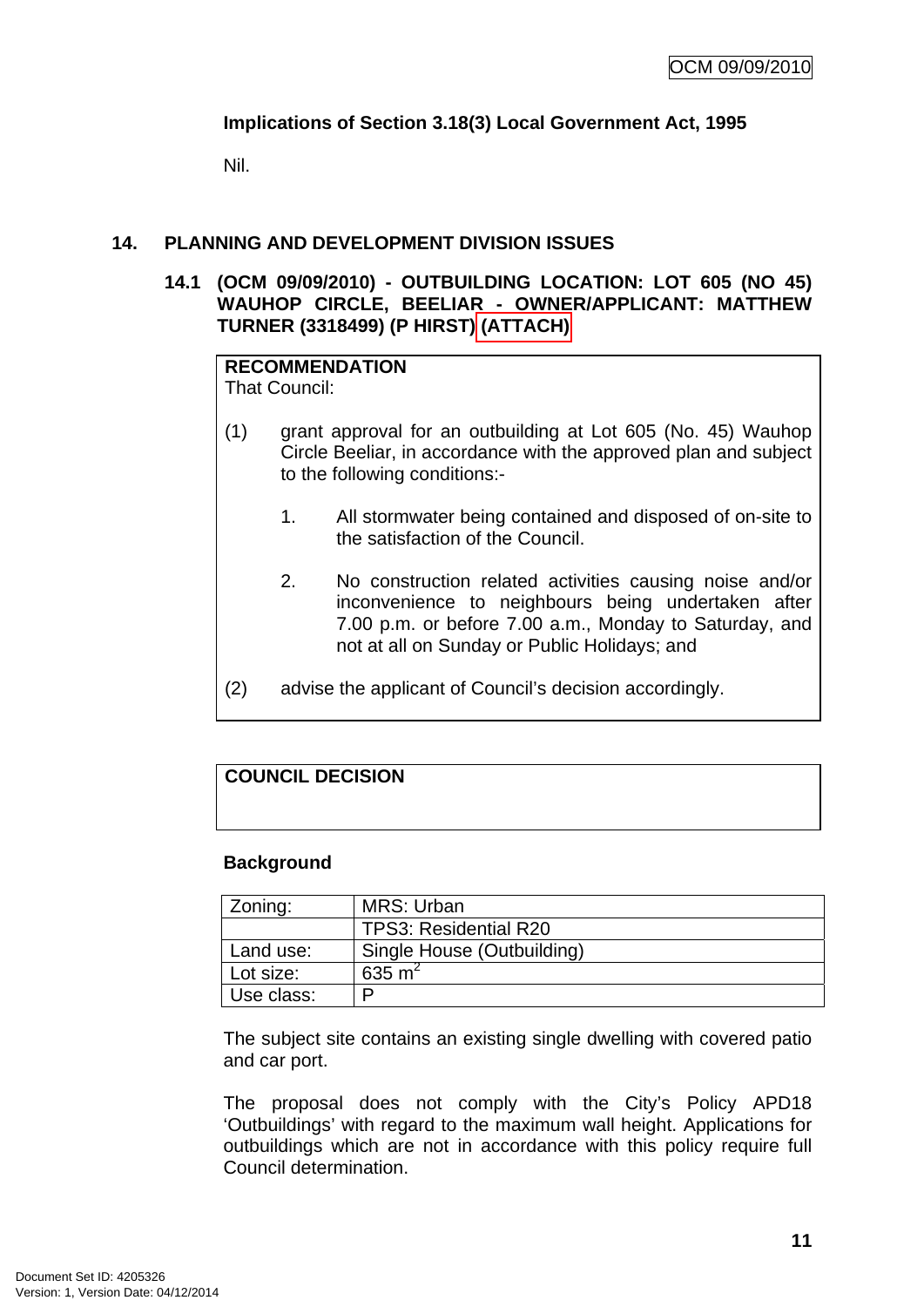## **Submission**

The applicant seeks approval to construct an outbuilding with an area of 41  $\mathrm{m}^2$ , a wall height of 2.85 metres (in lieu of 2.4 metres considered acceptable as per Council Policy), and a ridge height of 3.39 m. The applicant has provided justification for this departure from Council Policy, (see attachment) which is summarised as being required "to provide for the secure storage for a camper and boat".

## **Report**

## Policy Framework

The subject land is zoned 'residential' with an associated density of R20 under the provisions of the City of Cockburn Town Planning Scheme No. 3 (TPS No. 3). In accordance with the requirements of TPS No. 3, the Council has the discretion to either approve (with or without conditions) or to refuse the application.

The proposed development has been assessed against the standards and provisions of TPS No. 3, Clause 6.10.10 of the *Residential Design Codes (R-Codes)*, and Council Policy *APD 18 'Outbuildings'*.

The subject development conflicts with the Acceptable Development provisions of this Policy Framework as the maximum wall height of the proposed outbuilding is 2.85 m. This is in conflict with Council Policy APD18 and Clause 6.10.1 of the R-Codes, which restrict the maximum wall height for outbuildings in the subject zone to 2.4 metres.

## **Comment**

In respect to the proposed variation to the maximum wall height outlined in Policy APD18, it is noted that the Policy incorporates a provision to increase maximum wall heights by a further 10% i.e. a wall height of 2.64 metres is considered acceptable. In the case of the subject proposal, the maximum wall height is 2.85 metres. While the proposed wall height represents a variation to Council Policy, relaxation of height restrictions in the case of this development is considered to be acceptable, as the proposed structure will not have a significant impact on the amenity of the locality, nor that of adjoining property owners based on the following:

- The existing dwelling provides adequate screening of the proposed outbuilding; therefore, the outbuilding will not be visible from the street or public spaces.
- All adjoining property owners have been informed of the proposed development and have not expressed any concerns or objections.
- With the exception of wall height, the proposed outbuilding complies with all of the requirements of both State and Local Planning Policy.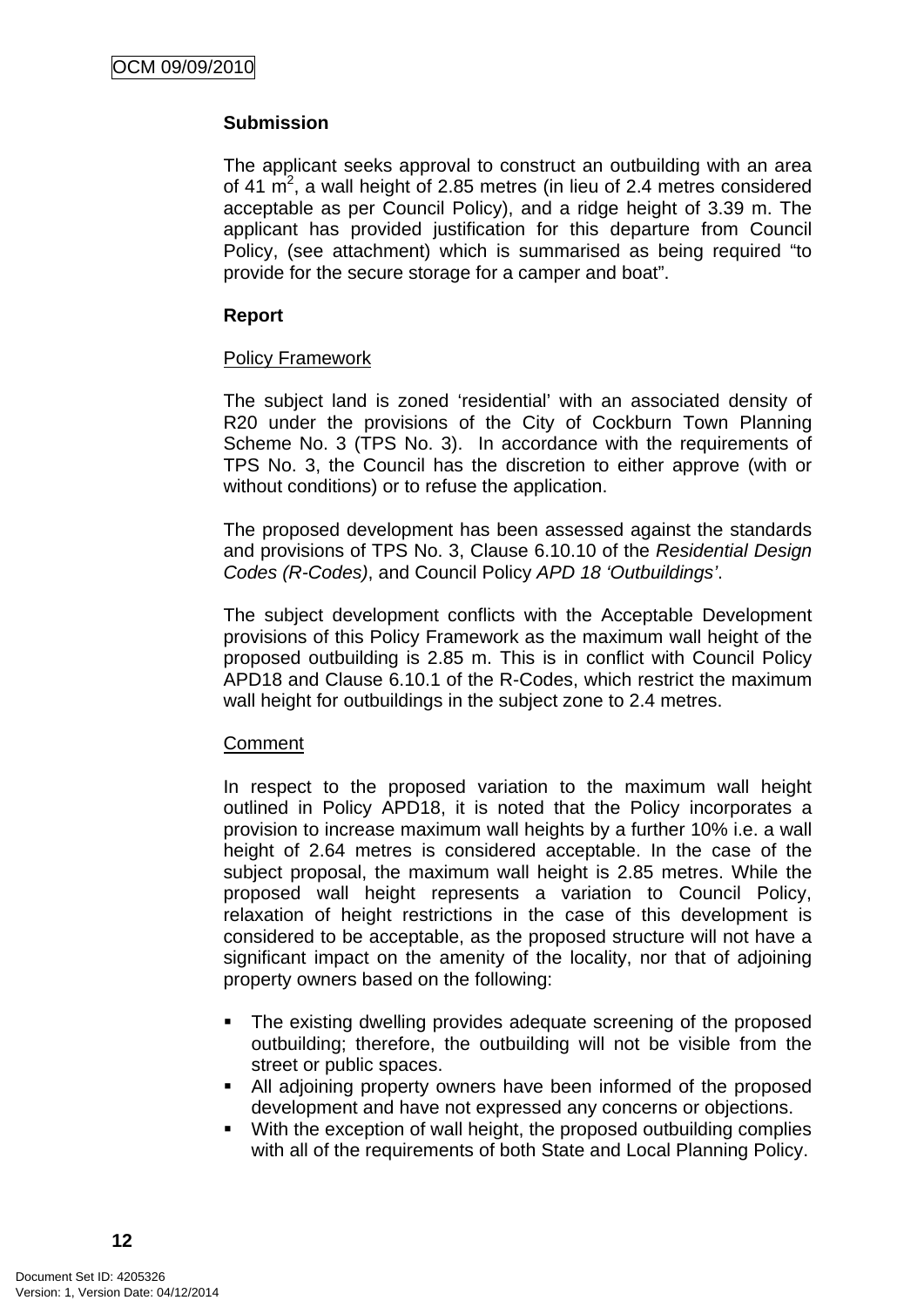Surrounding development will not be adversely affected by overshadowing, loss of views, or access to daylight and a result of the development.

APD18 indicates that outbuildings which do not conform to the policy requirements may be approved by Council following consideration of the *proposed use of the outbuilding, visual amenity, impact on the natural landscape and streetscape and any other matter determined relevant*.

In this case the proposed outbuilding is to be used on a domestic scale only for the storage of recreational equipment. The proposed development will not have a negative impact on the amenity of adjoining property owners, the locality, the natural landscape or the streetscape; as such it is considered to be consistent with the intent of Policy APD18, and conditional approval is therefore recommended.

## **Strategic Plan/Policy Implications**

## **Demographic Planning**

- To ensure the planning of the City is based on an approach that has the potential to achieve high levels of convenience and prosperity for its citizens.
- To ensure development will enhance the levels of amenity currently enjoyed by the community.

## **Governance Excellence**

To provide effective monitoring and regulatory services that administer relevant legislation and local laws in a fair and impartial way.

## **Transport Optimisation**

• To achieve provision of an effective public transport system that provides maximum amenity, connectivity and integration for the community.

## **Budget/Financial Implications**

N/A

## **Legal Implications**

N/A

## **Community Consultation**

Two (2) adjoining landowners were consulted with in respect of this proposal, in response to which two written statements of non objection were received.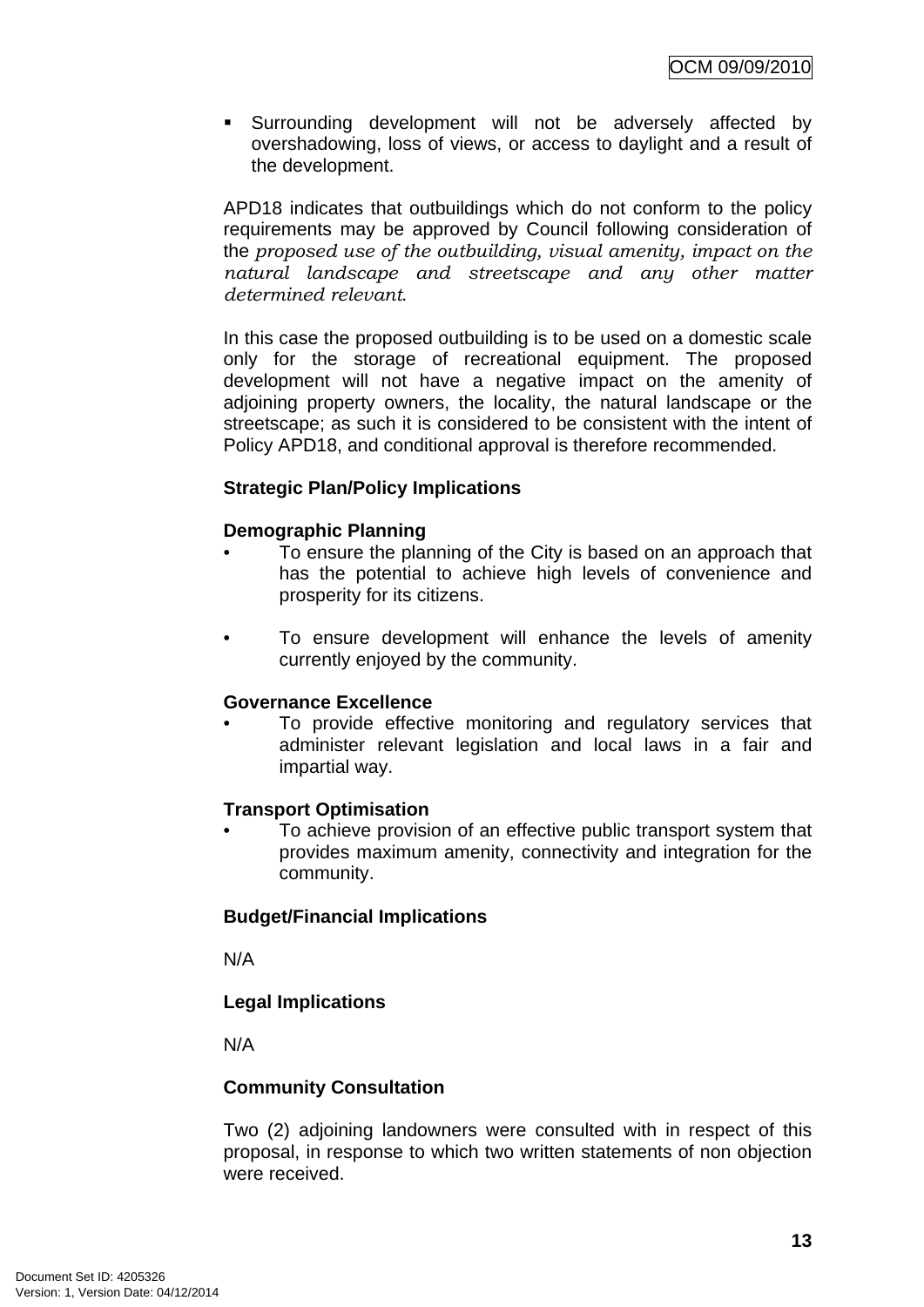<span id="page-17-0"></span>The application was referred to the Public Transport Authority for comments as the subject property abuts a railway reserve, no comments/ recommendations were received.

## **Attachment(s)**

- 1. Site Plan
- 2. Elevation Plan
- 3. Justification

## **Advice to Proponent(s)/Submissioners**

The applicant has been advised that this matter is to be considered at the 9 September 2010 Council Meeting.

## **Implications of Section 3.18(3) Local Government Act, 1995**

Nil.

## **15. FINANCE AND CORPORATE SERVICES DIVISION ISSUES**

## **15.1 (OCM 09/09/2010) - LIST OF CREDITORS PAID - JULY 2010 (5600) (N MAURICIO) (ATTACH)**

#### **RECOMMENDATION**

That Council receive the List of Creditors Paid for July 2010, as attached to the Agenda.

## **COUNCIL DECISION**

## **Background**

It is a requirement of the Local Government (Financial Management) Regulations 1996, that a List of Creditors be compiled each month and provided to Council.

## **Submission**

N/A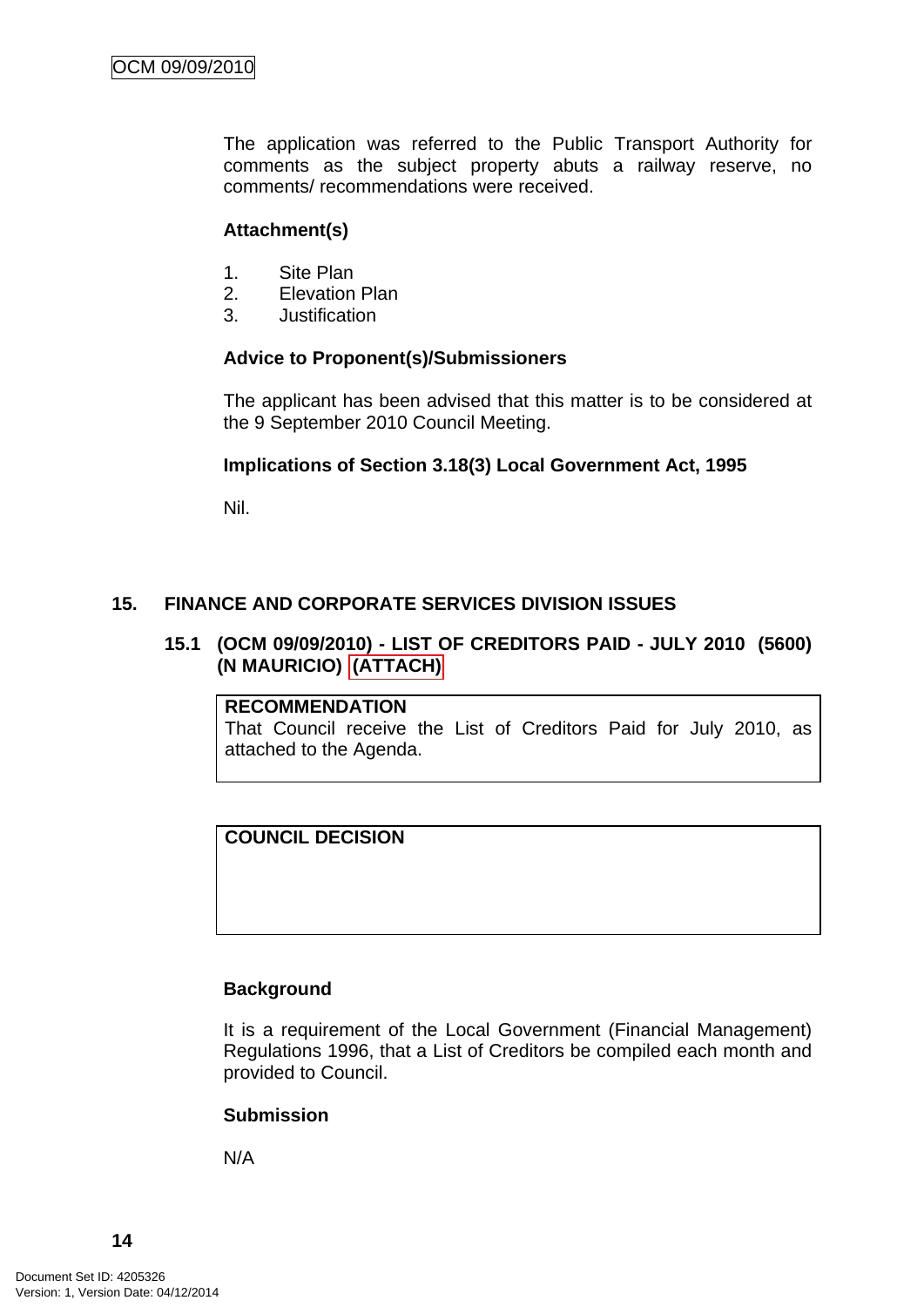## <span id="page-18-0"></span>**Report**

The list of accounts for August 2009 is attached to the Agenda for consideration. The list contains details of payments made by the City in relation to goods and services received by the City.

## **Strategic Plan/Policy Implications**

## **Governance Excellence**

• To conduct Council business in open public forums and to manage Council affairs by employing publicly accountable practices.

## **Budget/Financial Implications**

N/A

**Legal Implications** 

N/A

## **Community Consultation**

N/A

## **Attachment(s)**

List of Creditors Paid – July 2010.

## **Advice to Proponent(s)/Submissioners**

N/A

**Implications of Section 3.18(3) Local Government Act, 1995**

Nil.

## **15.2 (OCM 09/09/2010) - STATEMENT OF FINANCIAL ACTIVITY AND ASSOCIATED REPORTS - JULY 2010 (FS/S/001) (N MAURICIO) (ATTACH)**

## **RECOMMENDATION**

That Council receive the Statement of Financial Activity and associated reports for July 2010, as attached to the Agenda.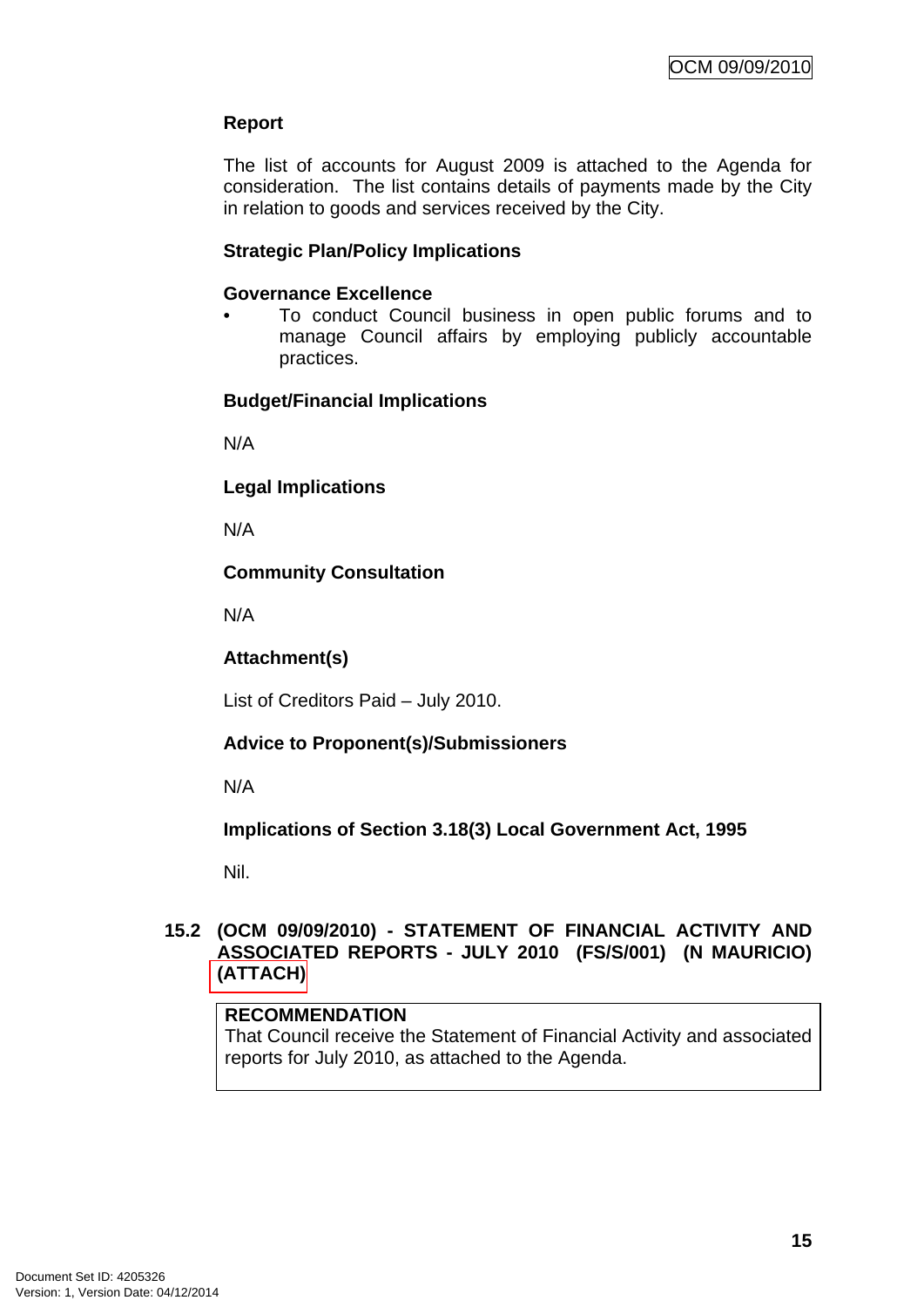## **COUNCIL DECISION**

## **Background**

Regulations 1996 prescribes that a local government is to prepare each month a Statement of Financial Activity.

Regulation 34(2) requires the Statement of Financial Activity to be accompanied by documents containing:–

- (a) details of the composition of the closing net current assets (less restricted and committed assets);
- (b) explanations for each material variance identified between YTD budgets and actuals; and
- (c) any other supporting information considered relevant by the local government.

Regulation 34(4)(a) prescribes that the Statement of Financial Activity and accompanying documents be presented to Council within 2 months after the end of the month to which the statement relates.

The regulations require the information reported in the statement to be shown either by nature and type, statutory program or business unit. The City has chosen to report the information according to its organisational business structure, as well as by nature and type.

Financial Management Regulation 34(5) requires Council to annually set a materiality threshold for the purpose of disclosing budget variance details. To this end, Council has adopted a materiality threshold variance of \$100,000 for the 2009/10 financial year.

## **Submission**

N/A

## **Report**

With this being the first month of a new financial year, it is generally too early to determine any trends in financial performance. The City's closing funds of \$66.1M are \$2.6M ahead of the ytd budget mainly due to security levy revenue of \$1.6M being recognised in July but cash flowed in the budget for August. Also, the levying of the annual rates has produced an additional \$585k against the forecast. Revenue from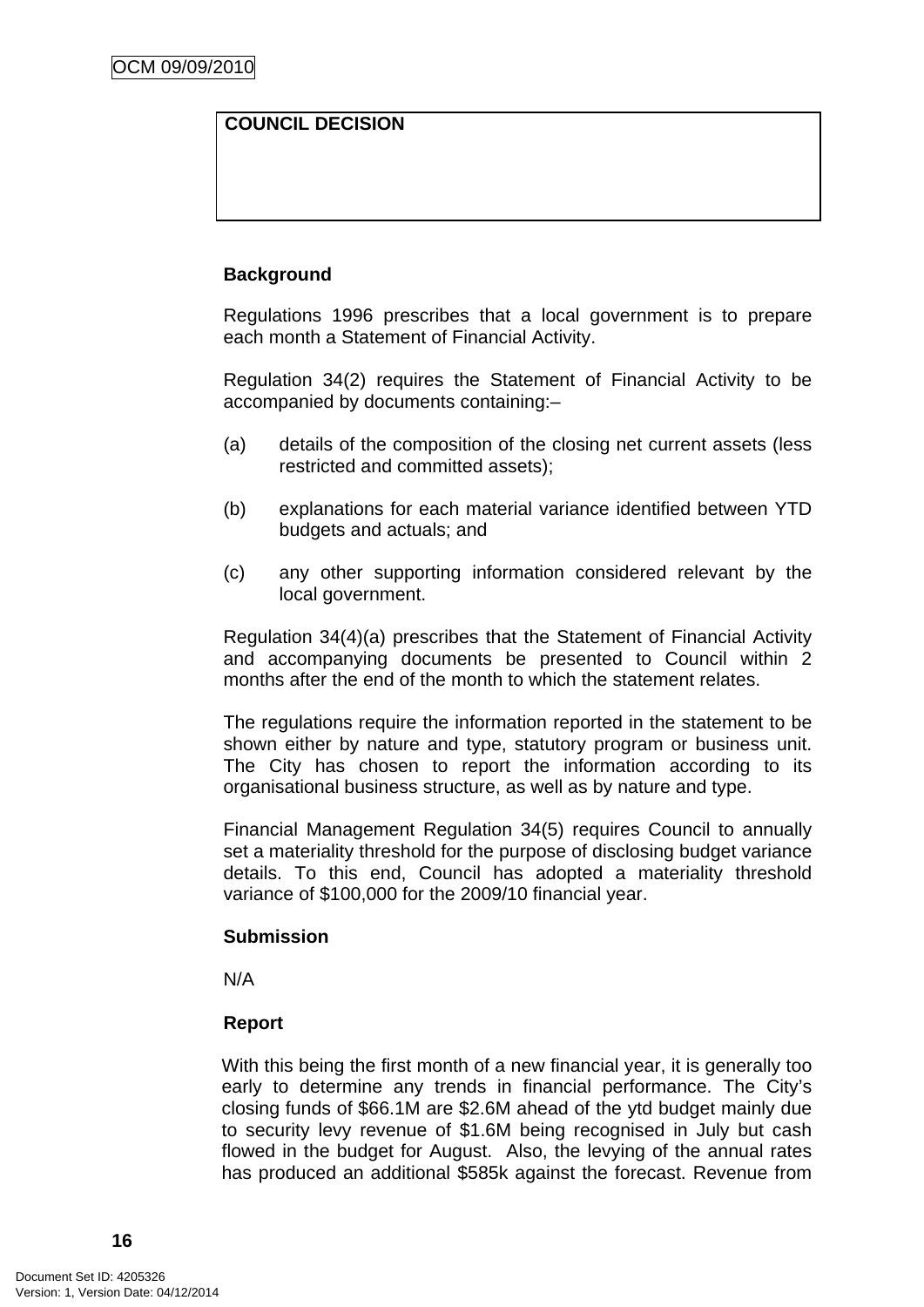the waste levy and the recovery park are collectively \$615k ahead of ytd budget.

The City's operating expenditure is showing a favourable variance of \$1.2M, which is also contributing to the overall positive result. Although most business units are in positive territory, Financial Services is showing a material deficit for the month of \$799k. This is primarily due to the early processing of insurance premiums that had been cash flowed for August. Details of material variances within each Business Unit are shown in the Variance Analysis section of the report.

In stark contrast to the normal trend of capital expenditure lagging ytd budget targets, July is showing an over spend of \$985k. However, this is due to the majority of cash flows for capital projects having been allocated to the month of June 2011. Cash flows will be recalibrated in due course.

Council's cash and investment holdings total (including restricted items) of \$60.5M at the end of July is quite healthy considering rates payments haven't impacted the bank in any great way as yet. \$41.6M represents the City's cash reserves, with another \$5.5M being restricted purpose cash. The cash and investment balance is set to seasonally rise over the coming months to close to \$100M, providing ideal opportunity to benefit from the currently high term deposit rates on offer

Council's cash reserves have grown due to the recent addition of three new reserves, namely POS cash in lieu (\$2.7M), Cockburn Super Clinic (\$3.3M) and Waste Collection Levy (\$0.5M).

#### Description of Graphs and Charts

There is a bar graph tracking Business Unit operating expenditure against budget. This provides a very quick view of how the different units are tracking and the comparative size of their budgets.

The Capital Expenditure graph tracks the ytd capital spend against the budget. It also includes an additional trend line for the total of ytd actual expenditure and committed orders. This gives a better indication of how the capital budget is being exhausted, rather than just purely actual cost alone.

A liquidity graph shows the level of Council's net current position (adjusted for restricted assets) and trends this against previous years. This gives a good indication of Council's capacity to meet its financial commitments over the course of the year.

Council's overall cash and investments position is provided in a line graph with a comparison against the ytd budget and the previous year's position at the same time.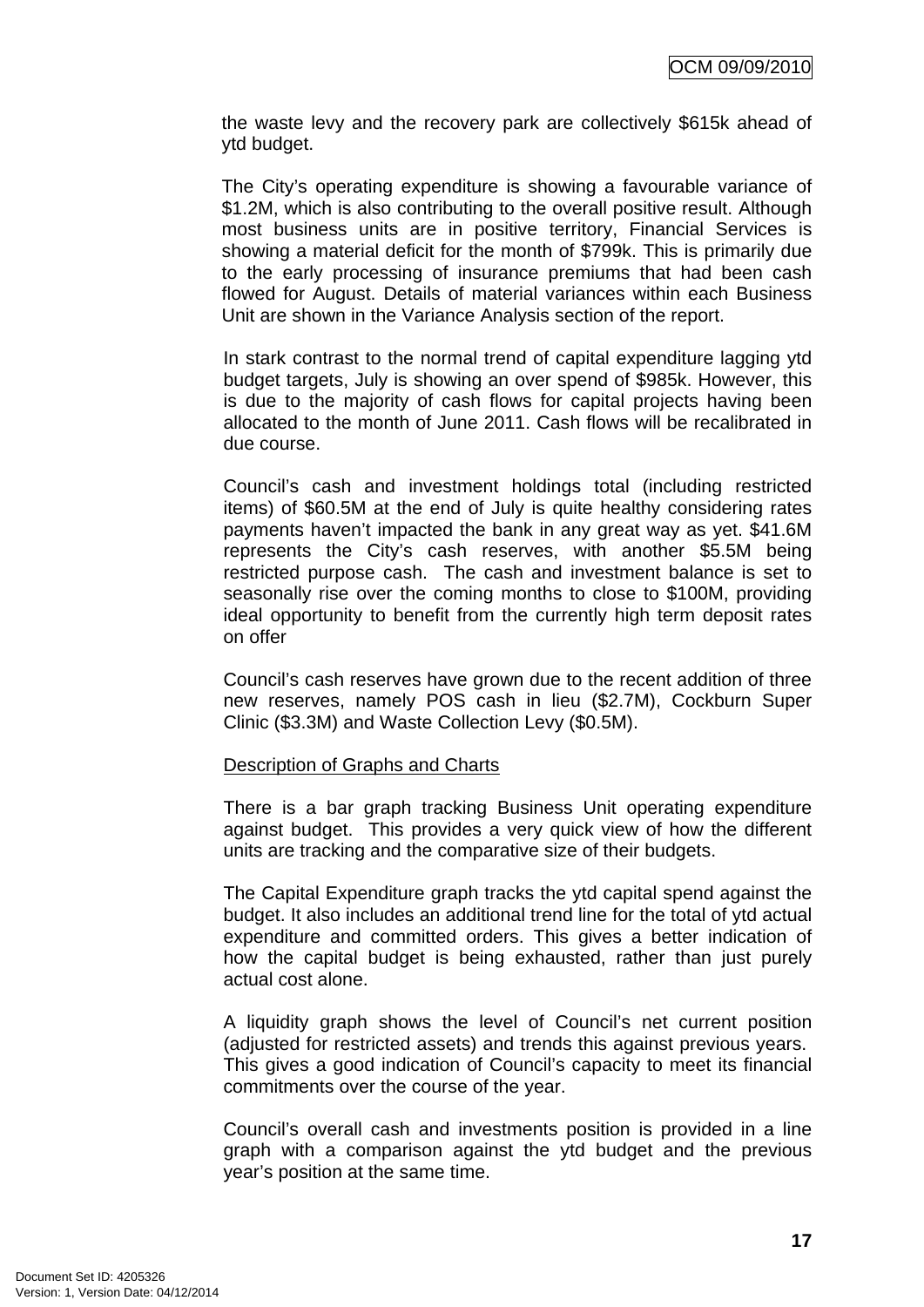<span id="page-21-0"></span>Pie charts included show the break up of actual operating income and expenditure by nature and type and the make-up of Council's current assets and liabilities (comprising the net current position).

## **Strategic Plan/Policy Implications**

### **Governance Excellence**

• To conduct Council business in open public forums and to manage Council affairs by employing publicly accountable practices.

## **Budget/Financial Implications**

Material variances identified of a permanent nature (i.e. not due to timing issues) may impact on Council's final budget position (depending upon the nature of the item). These will be assessed and considered for inclusion in the mid-year budget review.

## **Legal Implications**

N/A

## **Community Consultation**

N/A

## **Attachment(s)**

Statements of Financial Activity and associated Reports - July 2010.

## **Advice to Proponent(s)/Submissioners**

N/A

## **Implications of Section 3.18(3) Local Government Act, 1995**

Nil.

## **15.3 (OCM 09/09/2010) - PROPOSED AMENDMENTS VARIOUS DELEGATED AUTHORITIES (S DOWNING) (FS/P/003) (ATTACH)**

**RECOMMENDATION** That Council:

- (1) adopt the following proposed amendments to the Delegated Authority Register:
	- ♦ LGAFCS1 'Local Government Act, 1995 Advertising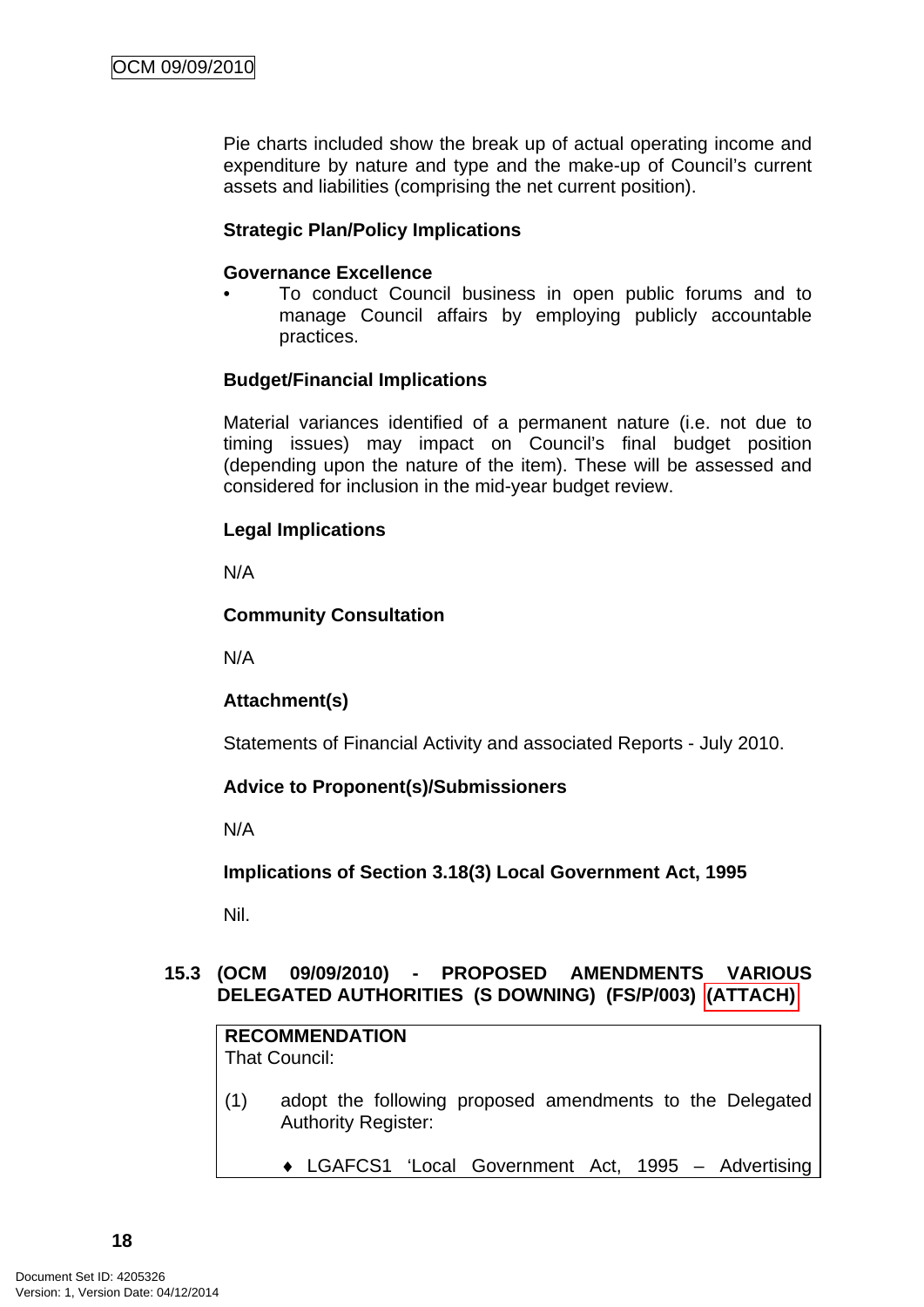Proposed Differential Rates';

- ♦ LGAFCS4 'Local Government Act, 1995 Payments From Municipal and Trust Funds';
- ♦ LGAFCS5 'Local Government Act, 1995 Recovery of Rates and Service Charges – Leased Properties';
- ♦ LGAFCS8 'Corporate Credit Cards';
- ♦ AFCS2 'Leasing of Council Controlled Land';
- ♦ AFCS7 'Use of Cab Charge Vouchers';
- ♦ SFCS1 'Investments'; and
- (2) update the Delegated Authorities Register accordingly.

## **TO BE CARRIED BY AN ABSOLUTE MAJORITY OF COUNCIL**

## **COUNCIL DECISION**

## **Background**

To review the Delegated Authority Register pertaining to delegations provided to the position of Manager, Finance.

## **Submission**

N/A

## **Report**

The proposed amendments as outlined above were provided to the position of Manager, Finance. As this position no longer exists, these delegations now fall under the position of Manager, Management Accounting and Budgeting. Therefore, it was appropriate for these delegations to be reviewed and amended accordingly.

## **Strategic Plan/Policy Implications**

## **Governance Excellence**

• To conduct Council business in open public forums and to manage Council affairs by employing publicly accountable practices.

## **Budget/Financial Implications**

N/A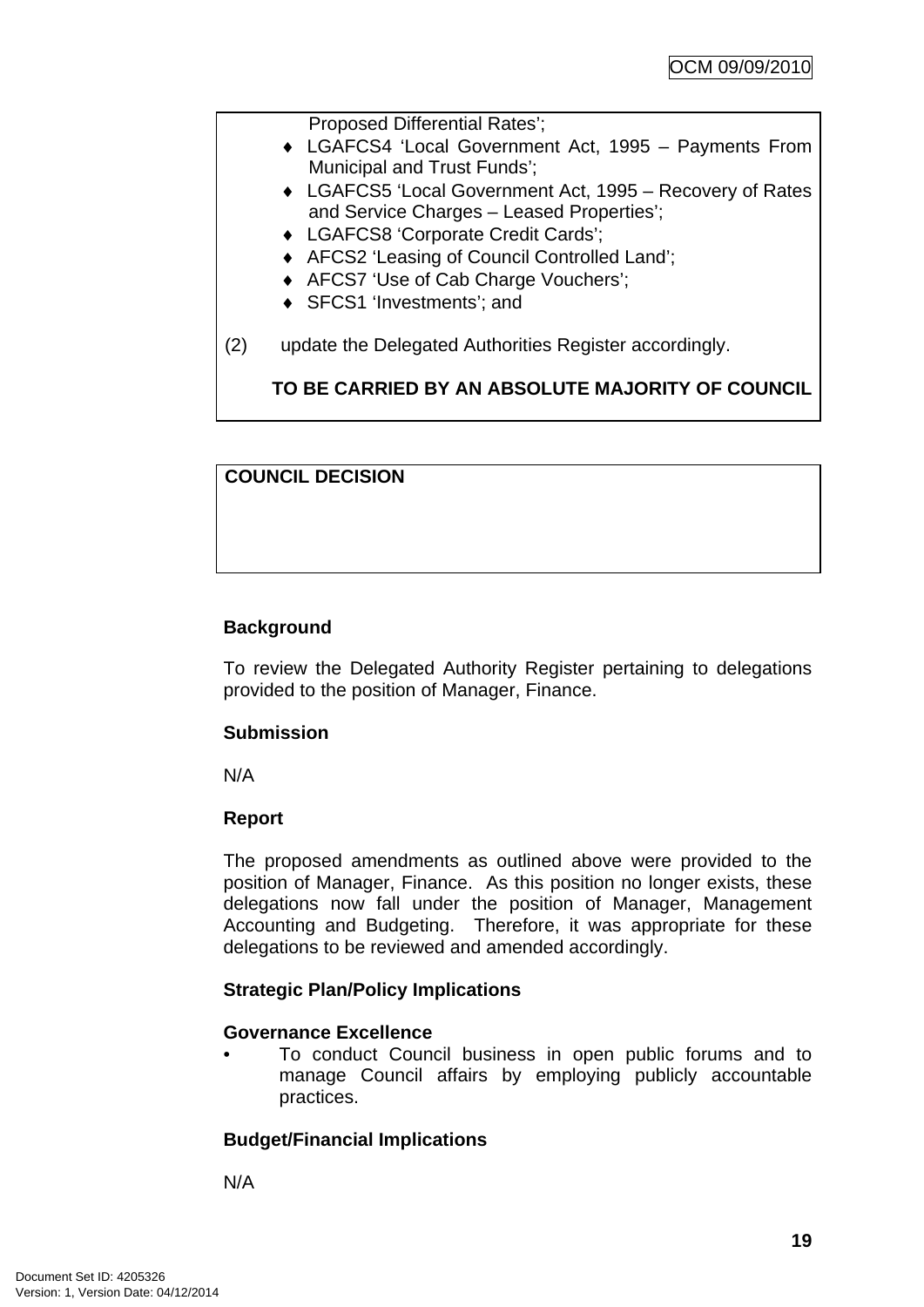## <span id="page-23-0"></span>**Legal Implications**

N/A

## **Community Consultation**

N/A

## **Attachment(s)**

Proposed amended Delegated Authorities as follows:

- 1. LGAFCS1 'Local Government Act, 1995 Advertising Proposed Differential Rates';
- 2. LGAFCS4 'Local Government Act, 1995 Payments From Municipal and Trust Funds';
- 3. LGAFCS5 'Local Government Act, 1995 Recovery of Rates and Service Charges – Leased Properties';
- 4. LGAFCS8 'Corporate Credit Cards';
- 5. AFCS2 'Leasing of Council Controlled Land';
- 6. AFCS7 'Use of Cab Charge Vouchers';
- 7. SFCS1 'Investments';

## **Advice to Proponent(s)/Submissioners**

N/A

**Implications of Section 3.18(3) Local Government Act, 1995**

Nil.

## **16. ENGINEERING AND WORKS DIVISION ISSUES**

Nil

## **17. COMMUNITY SERVICES DIVISION ISSUES**

**17.1 (OCM 09/09/2010) - PROPOSED CALENDAR OF EVENTS FOR THE SUMMER OF FUN 2010/11 (S SEYMOUR-EYLES) (CR/F/008) (ATTACH)** 

## **RECOMMENDATION**

That Council adopt the Calendar for the Summer of Fun Events for 2010/11, as detailed in the report.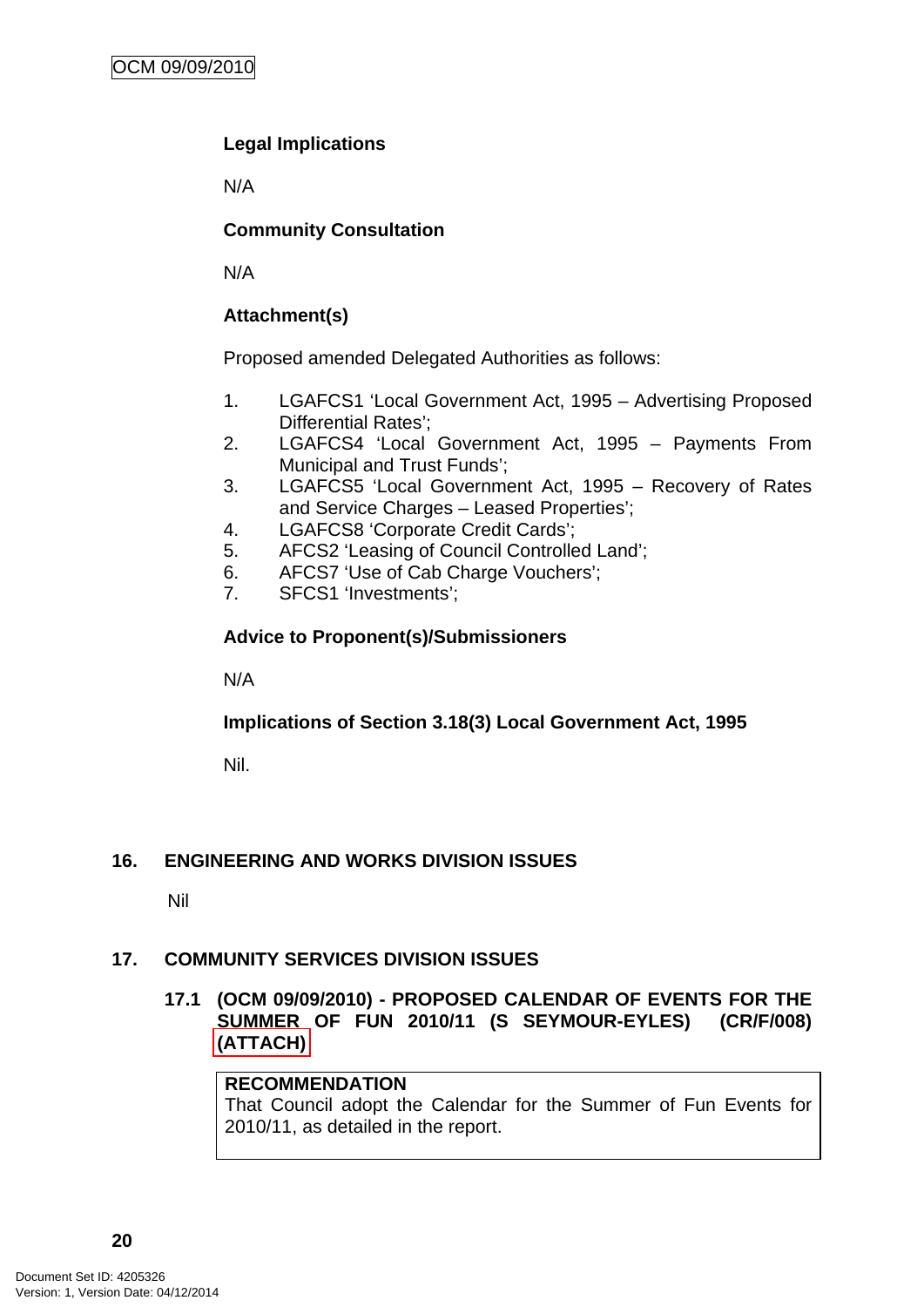## **COUNCIL DECISION**

## **Background**

Council at its Meeting of 11 August 2005 resolved to adopt a policy which provided for 1% of rates revenue to be allocated for summer events. It was further resolved that a report would be prepared for consideration by Council that identified the events proposed for the forthcoming year.

## **Submission**

N/A

## **Report**

To ensure that venues and acts can be booked and that 40,000 Summer of Fun calendars can be printed and distributed in time for the first event on the calendar (Teddy Bear's Picnic), Council is required to determine the nature of events for the forthcoming Summer of Fun activities early in the financial year. Proposed venues are also shown in the table below.

| <b>Event</b>              | <b>Date</b>  | Venue                                                                                                                   | Performance                                                                                                                                 |
|---------------------------|--------------|-------------------------------------------------------------------------------------------------------------------------|---------------------------------------------------------------------------------------------------------------------------------------------|
| <b>Teddy Bears Picnic</b> | 27/10/10     | Manning Park, Hamilton Hill                                                                                             | Assorted                                                                                                                                    |
| <b>Seniors Ball</b>       | 5 or 6/11/10 | Dalmatinac<br>Spearwood<br>Club, Spearwood                                                                              | Assorted                                                                                                                                    |
| <b>Concert One</b>        | 8/1/11       | Hamilton<br>Dixon<br>Reserve,<br>Hill                                                                                   | <b>ACDC Tribute</b>                                                                                                                         |
| <b>Concert Two</b>        | 29/1/11      | Beeliar Reserve, Beeliar                                                                                                | The Lone Rangers<br><b>Country Band</b>                                                                                                     |
| <b>Concert Three</b>      | 12/2/11      | Regional<br>Sport<br><b>Success</b><br>Community<br>Facility<br>and<br>(final check on availability to<br>be confirmed) | <b>Ultimate Tribute</b>                                                                                                                     |
| <b>Regional Concert</b>   | 5/3/11       | Manning Park, Hamilton Hill                                                                                             | Current provisional<br>still negotiating on<br>cost and availability:<br>Human Nature;<br>Ωr<br>Thirsty Merc; or<br>Vanessa<br>Amarossi; or |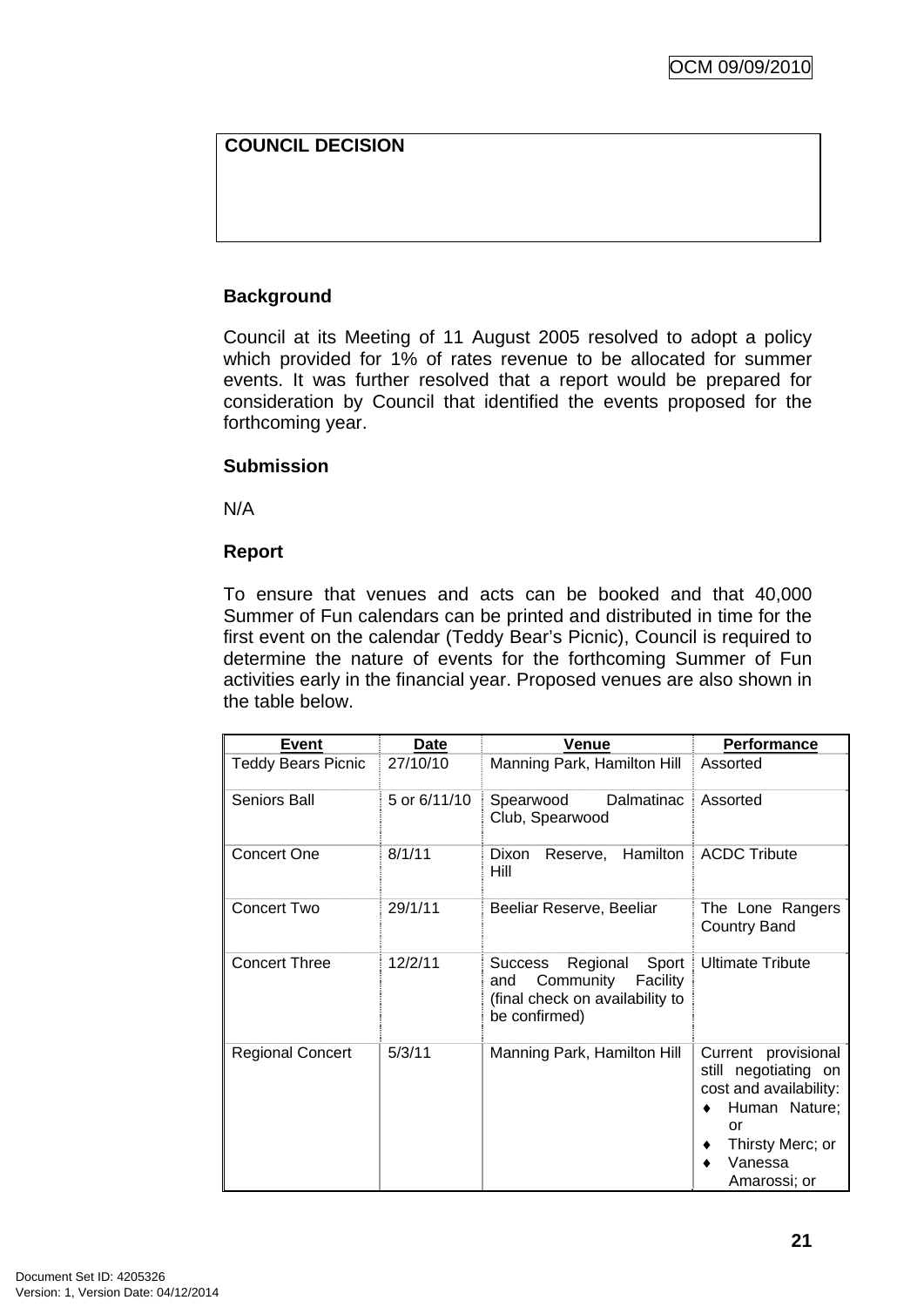| <b>Event</b>                | <b>Date</b> | Venue                                      | Performance                              |  |
|-----------------------------|-------------|--------------------------------------------|------------------------------------------|--|
|                             |             |                                            | Kate Cebrano;<br>٠<br>or<br>John Farnham |  |
| Beach<br>Coogee<br>Festival | 20/3/11     | Beach<br>Reserve,<br>Coogee<br>Coogee      | Assorted                                 |  |
| Seniors Ball Two            | 16/4/11     | Dalmatinac<br>Spearwood<br>Club, Spearwood | Assorted                                 |  |

The City's Events' Team has booked all acts (except for the regional concert) to ensure they are locked in and can therefore be promoted in the Summer of Fun Calendar which is printed in September and sent out to all residents. These will be confirmed and the Calendar sent to print once Council approval is secured. The recommended act for Central Ward (Beeliar Reserve) was chosen to provide some variety from the mainstream 'Cover' bands which will feature at the other venues. In addition, the annual Christmas concert organised by the Beeliar Residents' Group usually features a pop music style band.

## Regional Concert

It should be noted that higher calibre artists, which the City aims to book for the regional concert at Manning Park will not commit so early due to scheduling issues. This tends to work in the City's favour, as feature artists may be out of our reach financially to start with, but if the City can secure them at the end of a tour, it is possible, with negotiation, to obtain such artists at a substantially reduced cost. By early September, a preferred choice will have been made, but at the time of submitting this recommendation, Officers are still in negotiation.

## **Strategic Plan/Policy Implications**

## **Lifestyle and Aspiration Achievement**

- To foster a sense of community spirit within the district generally and neighbourhoods in particular.
- To facilitate and provide an optimum range of community services and events.
- To deliver our services and to manage resources in a way that is cost effective without compromising quality.

## **Budget/Financial Implications**

|                    |                              | <b>Budget</b> |
|--------------------|------------------------------|---------------|
| <b>Project</b>     | <b>Description</b>           | 2010/11       |
|                    |                              |               |
| <b>EXPENDITURE</b> |                              |               |
| วกวา               | Promotion - Summer of Events | 45,000.0      |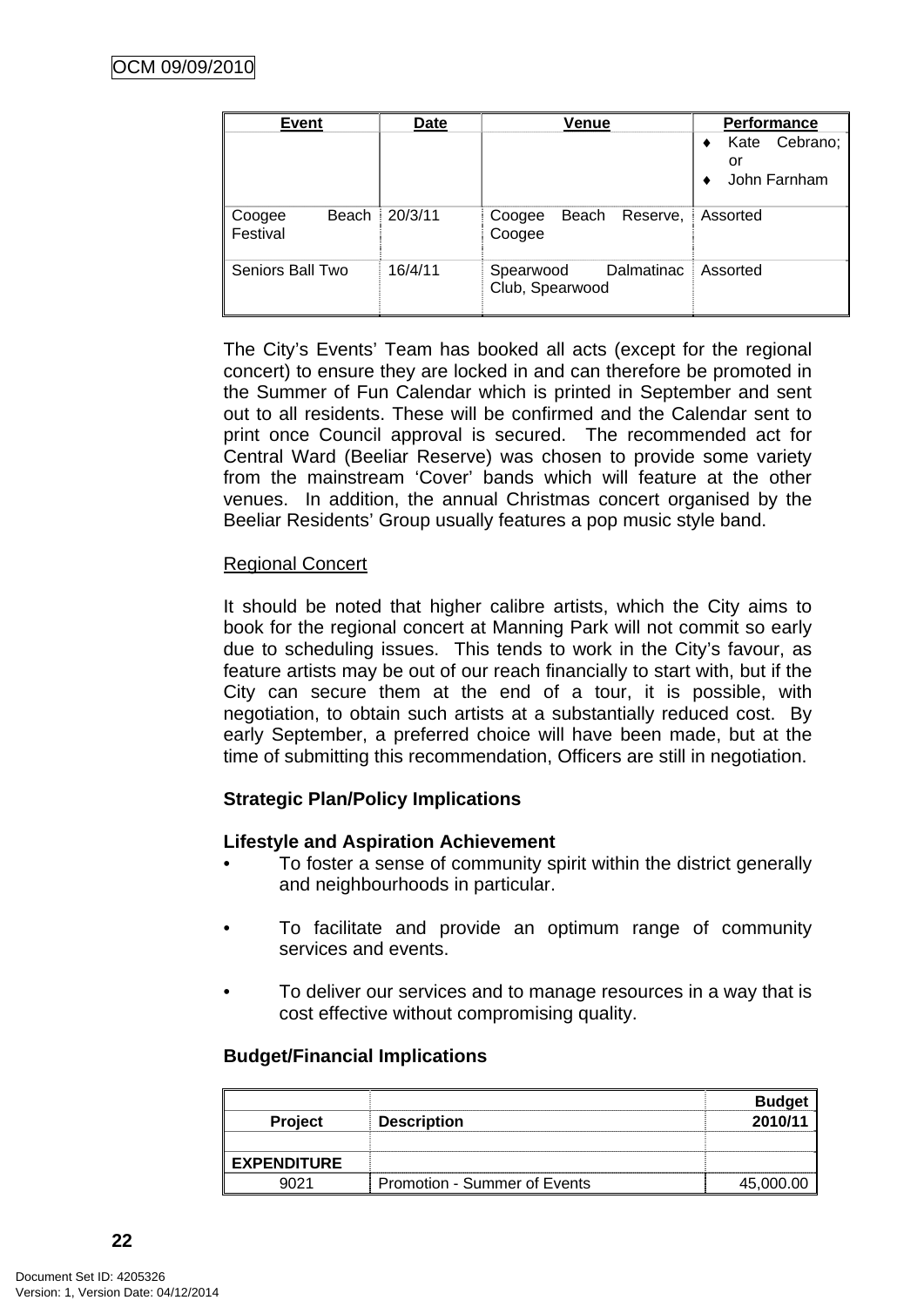<span id="page-26-0"></span>

| 9307 | <b>Teddy Bears Picnic-WA Child Week</b>        | 12,000.00  |
|------|------------------------------------------------|------------|
| 9363 | Coogee Beach Party (Cockburn Festival)         | 45,000.00  |
| 9470 | Regional Concert - Manning Park                | 192,000.00 |
| 9476 | <b>Community Events Days (Summer Concerts)</b> | 90,000.00  |
| 9492 | <b>Seniors Ball</b>                            | 20,000.00  |
|      |                                                | 404,000.00 |

## **Legal Implications**

N/A

## **Community Consultation**

The KPI Customer Satisfaction Survey 2010 undertaken by Catalyse reported that 82% of residents were familiar with City of Cockburn festival events; 86% said they were satisfied and 48% extremely satisfied.

The research showed there is greatest interest in popular artists and bands, hits from past decades, tribute bands and local artists and bands.

The research showed that Manning Park is the most popular location and the reserves which have been chosen as venues this year are based on those which were most popular with residents. Also Beeliar, was chosen to maintain balance in the geography of venues as it is sometime since an event was held in this suburb.

## **Attachment(s)**

2010 Customer Perception Survey – Catalyse; Presentation Slides - **Events** 

## **Advice to Proponent(s)/Submissioners**

N/A

## **Implications of Section 3.18(3) Local Government Act, 1995**

Nil.

## **18. EXECUTIVE DIVISION ISSUES**

Nil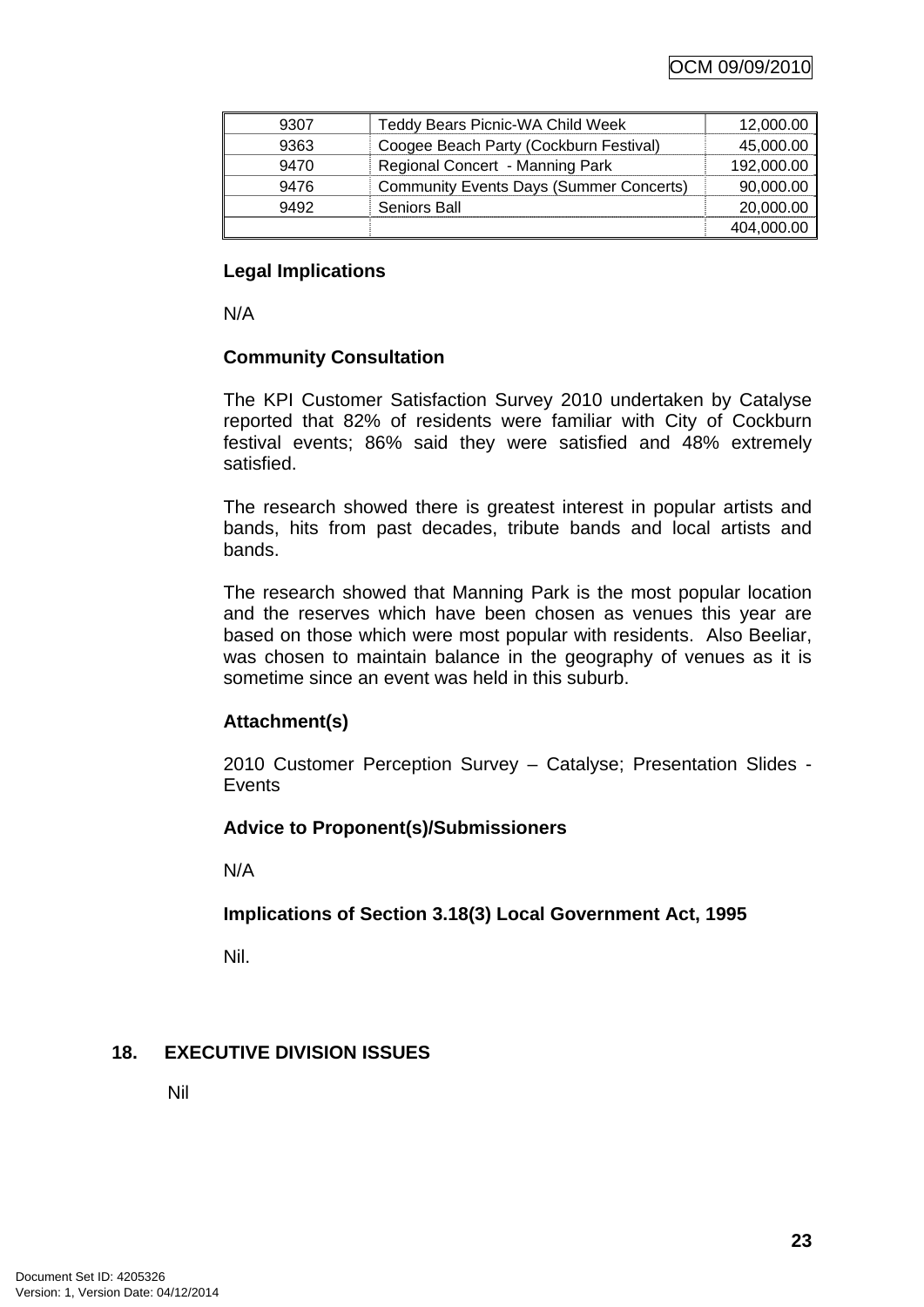<span id="page-27-0"></span>OCM 09/09/2010

#### **19. MOTIONS OF WHICH PREVIOUS NOTICE HAS BEEN GIVEN**

Nil

- **20. NOTICES OF MOTION GIVEN AT THE MEETING FOR CONSIDERATION AT NEXT MEETING**
- **21. NEW BUSINESS OF AN URGENT NATURE INTRODUCED BY COUNCILLORS OR OFFICERS**
- **22. MATTERS TO BE NOTED FOR INVESTIGATION, WITHOUT DEBATE**

#### **23. CONFIDENTIAL BUSINESS**

**23.1 (OCM 09/09/2010) - CHIEF EXECUTIVE OFFICER PERFORMANCE AND SENIOR STAFF KEY PROJECTS APPRAISAL COMMITTEE - 25 AUGUST 2010 (P1192) (S CAIN) (ATTACH)** 

#### **RECOMMENDATION**

That Council receive the Minutes of the Chief Executive Officer Performance and Senior Staff Key Projects Appraisal Committee dated 25 August 2010, as attached to the Agenda under separate confidential cover, and adopts the recommendations contained therein.

## **COUNCIL DECISION**

## **Background**

The Chief Executive Officer Performance and Senior Staff Key Projects Appraisal Committee met on 25 August 2010. The minutes of that meeting are required to be presented to Council and its recommendations considered by Council.

#### **Submission**

The minutes of the Committee meeting are attached to the Agenda. Items dealt with at the Committee meeting form the basis of the **Minutes**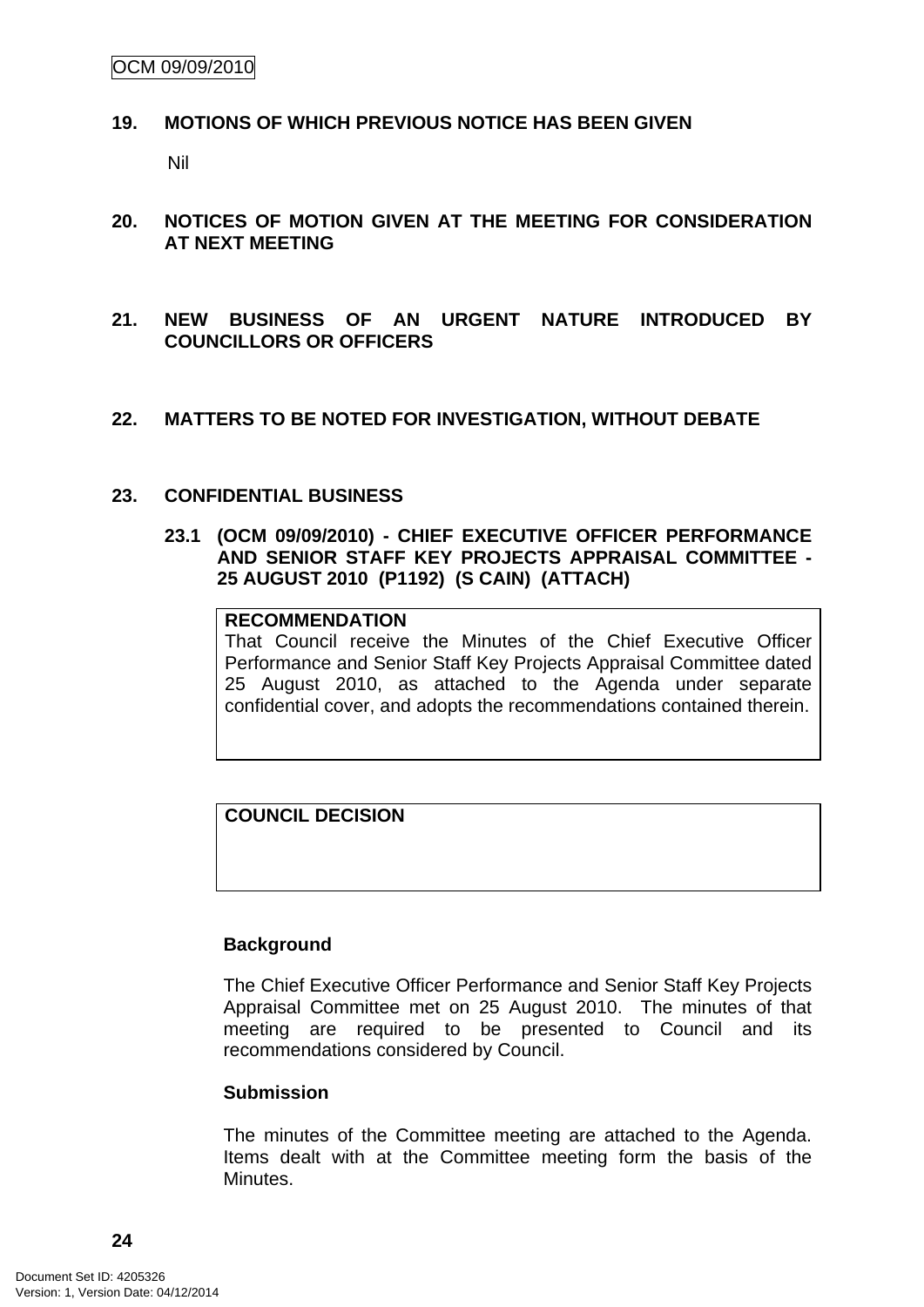## <span id="page-28-0"></span>**Report**

The Committee recommendations are now presented for consideration by Council and, if accepted, are endorsed as the decisions of Council. Any Elected Member may withdraw any item from the Committee meeting for discussion and propose an alternative recommendation for Council's consideration. Any such items will be dealt with separately, as provided for in Council's Standing Orders.

## **Strategic Plan/Policy Implications**

## **Governance Excellence**

• To maintain a professional, well-trained and healthy workforce that is responsive to the community's needs.

## **Budget/Financial Implications**

Committee Minutes refer.

## **Legal Implications**

Committee Minutes refer.

## **Community Consultation**

N/A

## **Attachment(s)**

Minutes of the Chief Executive Officer Performance and Senior Staff Key Projects Appraisal Committee - 25 August 2010, are provided to the Elected Members under separate confidential cover.

## **Advice to Proponent(s)/Submissioners**

The CEO and Senior Staff have been advised that this item will be considered at 9 September 2010 OCM.

## **Implications of Section 3.18(3) Local Government Act, 1995**

Committee Minutes refer.

## **24 (OCM 09/09/2010) - RESOLUTION OF COMPLIANCE (SECTION 3.18(3), LOCAL GOVERNMENT ACT 1995)**

## **RECOMMENDATION**